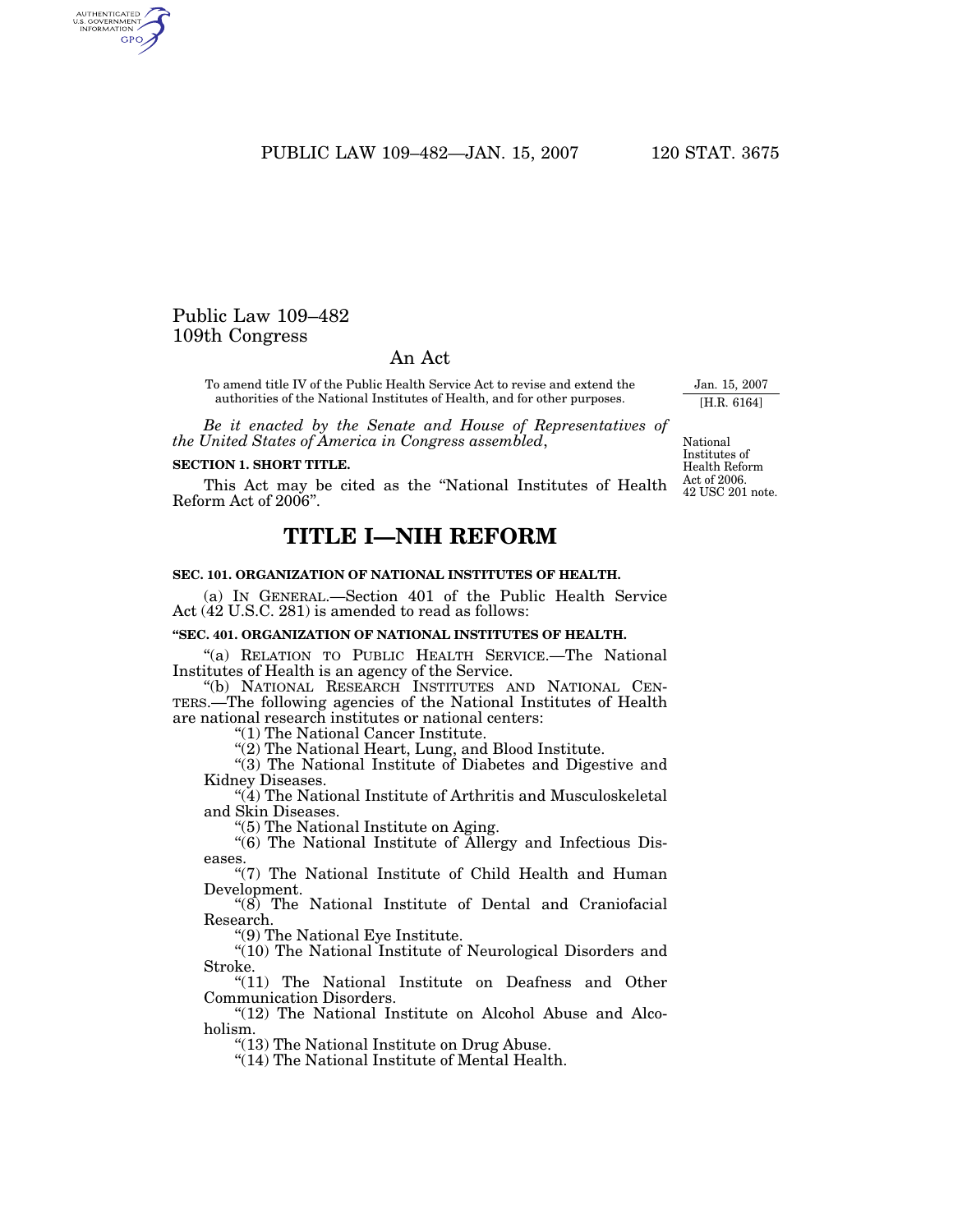"(15) The National Institute of General Medical Sciences.  $''(16)$  The National Institute of Environmental Health Sciences.

''(17) The National Institute of Nursing Research.

"(18) The National Institute of Biomedical Imaging and Bioengineering.

''(19) The National Human Genome Research Institute. "(20) The National Library of Medicine.

"(21) The National Center for Research Resources.

"(22) The John E. Fogarty International Center for Advanced Study in the Health Sciences.

"(23) The National Center for Complementary and Alternative Medicine.

"(24) The National Center on Minority Health and Health Disparities.

"(25) Any other national center that, as an agency separate from any national research institute, was established within the National Institutes of Health as of the day before the date of the enactment of the National Institutes of Health Reform Act of 2006.

''(c) DIVISION OF PROGRAM COORDINATION, PLANNING, AND STRA-TEGIC INITIATIVES.—

''(1) IN GENERAL.—Within the Office of the Director of the National Institutes of Health, there shall be a Division of Program Coordination, Planning, and Strategic Initiatives (referred to in this subsection as the 'Division').

''(2) OFFICES WITHIN DIVISION.—

''(A) OFFICES.—The following offices are within the Division: The Office of AIDS Research, the Office of Research on Women's Health, the Office of Behavioral and Social Sciences Research, the Office of Disease Prevention, the Office of Dietary Supplements, the Office of Rare Diseases, and any other office located within the Office of the Director of NIH as of the day before the date of the enactment of the National Institutes of Health Reform Act of 2006. In addition to such offices, the Director of NIH may establish within the Division such additional offices or other administrative units as the Director determines to be appropriate.

''(B) AUTHORITIES.—Each office in the Division—

"(i) shall continue to carry out the authorities that were in effect for the office before the date of enactment referred to in subparagraph (A); and

"(ii) shall, as determined appropriate by the Director of NIH, support the Division with respect to the authorities described in section 402(b)(7).

''(d) ORGANIZATION.—

"(1) NUMBER OF INSTITUTES AND CENTERS.—In the National Institutes of Health, the number of national research institutes and national centers may not exceed a total of 27, including any such institutes or centers established under authority of paragraph (2) or under authority of this title as in effect on the day before the date of the enactment of the National Institutes of Health Reform Act of 2006.''.

(b) ADDITIONAL PROVISIONS REGARDING ORGANIZATION.—Section 401 of the Public Health Service Act, as added by subsection (a) of this section, is amended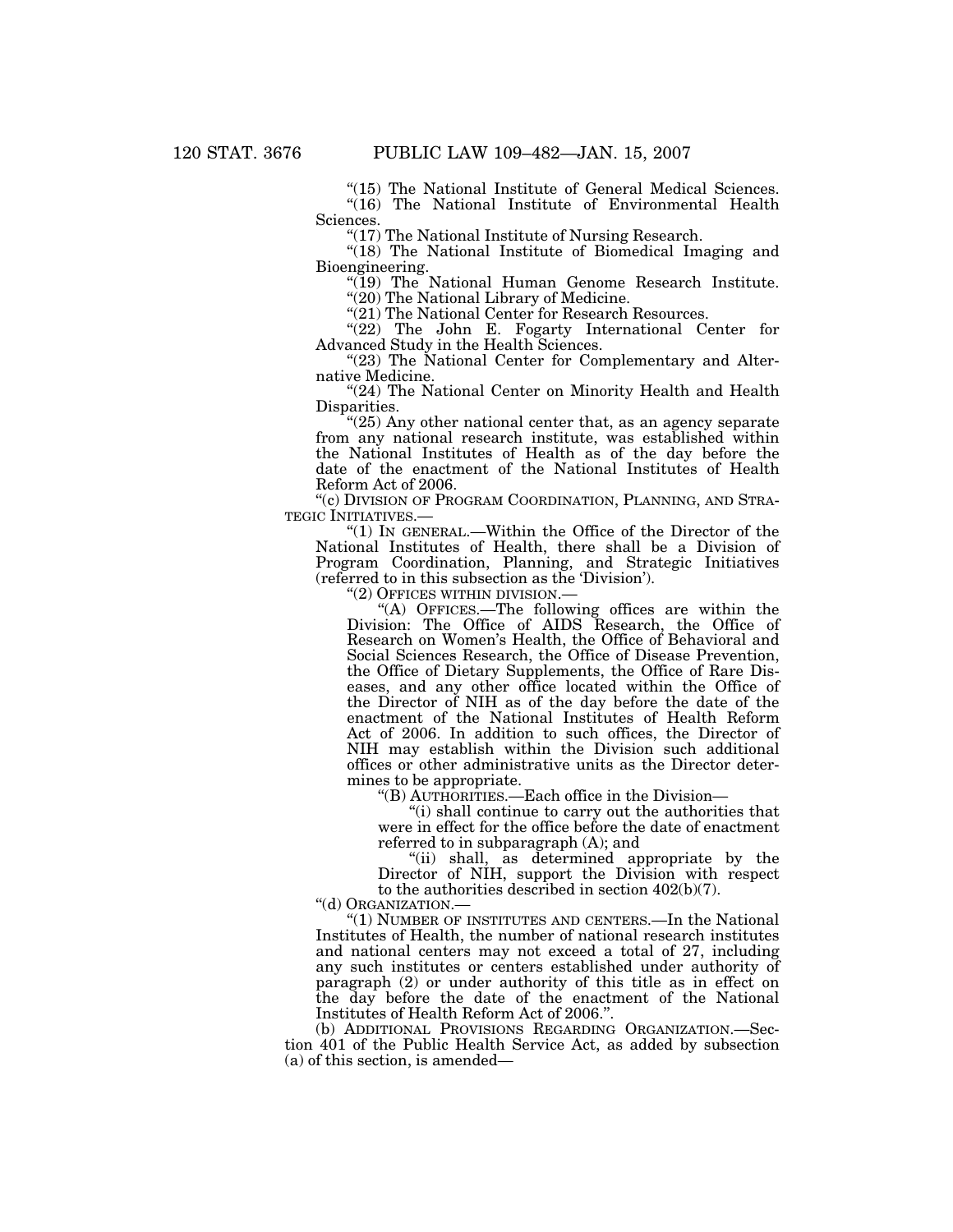(1) in subsection (d), by adding at the end the following:

''(3) REORGANIZATION OF OFFICE OF DIRECTOR.—Notwithstanding subsection (c), the Director of NIH may, after a series of public hearings, and with the approval of the Secretary, reorganize the offices within the Office of the Director, including the addition, removal, or transfer of functions of such offices, and the establishment or termination of such offices, if the Director determines that the overall management and operation of programs and activities conducted or supported by such offices would be more efficiently carried out under such a reorganization.

 $\mathbb{H}(4)$  INTERNAL REORGANIZATION OF INSTITUTES AND CEN-TERS.—Notwithstanding any conflicting provisions of this title, the director of a national research institute or a national center may, after a series of public hearings and with the approval of the Director of NIH, reorganize the divisions, centers, or other administrative units within such institute or center, including the addition, removal, or transfer of functions of such units, and the establishment or termination of such units, if the director of such institute or center determines that the overall management and operation of programs and activities conducted or supported by such divisions, centers, or other units would be more efficiently carried out under such a reorganization.''; and

(2) by adding after subsection (d) the following:

''(e) SCIENTIFIC MANAGEMENT REVIEW BOARD FOR PERIODIC ORGANIZATIONAL REVIEWS.—

> Deadline. Establishment.

"(1) IN GENERAL.—Not later than 60 days after the date of the enactment of the National Institutes of Health Reform Act of 2006, the Secretary shall establish an advisory council within the National Institutes of Health to be known as the Scientific Management Review Board (referred to in this subsection as the 'Board').

 $''(2)$  DUTIES.-

''(A) REPORTS ON ORGANIZATIONAL ISSUES.—The Board shall provide advice to the appropriate officials under subsection (d) regarding the use of the authorities established in paragraphs (2), (3), and (4) of such subsection to reorganize the National Institutes of Health (referred to in this subsection as 'organizational authorities'). Not less frequently than once each 7 years, the Board shall—

''(i) determine whether and to what extent the organizational authorities should be used; and

"(ii) issue a report providing the recommendations" of the Board regarding the use of the authorities and the reasons underlying the recommendations.

''(B) CERTAIN RESPONSIBILITIES REGARDING REPORTS.— The activities of the Board with respect to a report under subparagraph (A) shall include the following:

''(i) Reviewing the research portfolio of the National Institutes of Health (referred to in this subsection as 'NIH') in order to determine the progress and effectiveness and value of the portfolio and the allocation among the portfolio activities of the resources of NIH.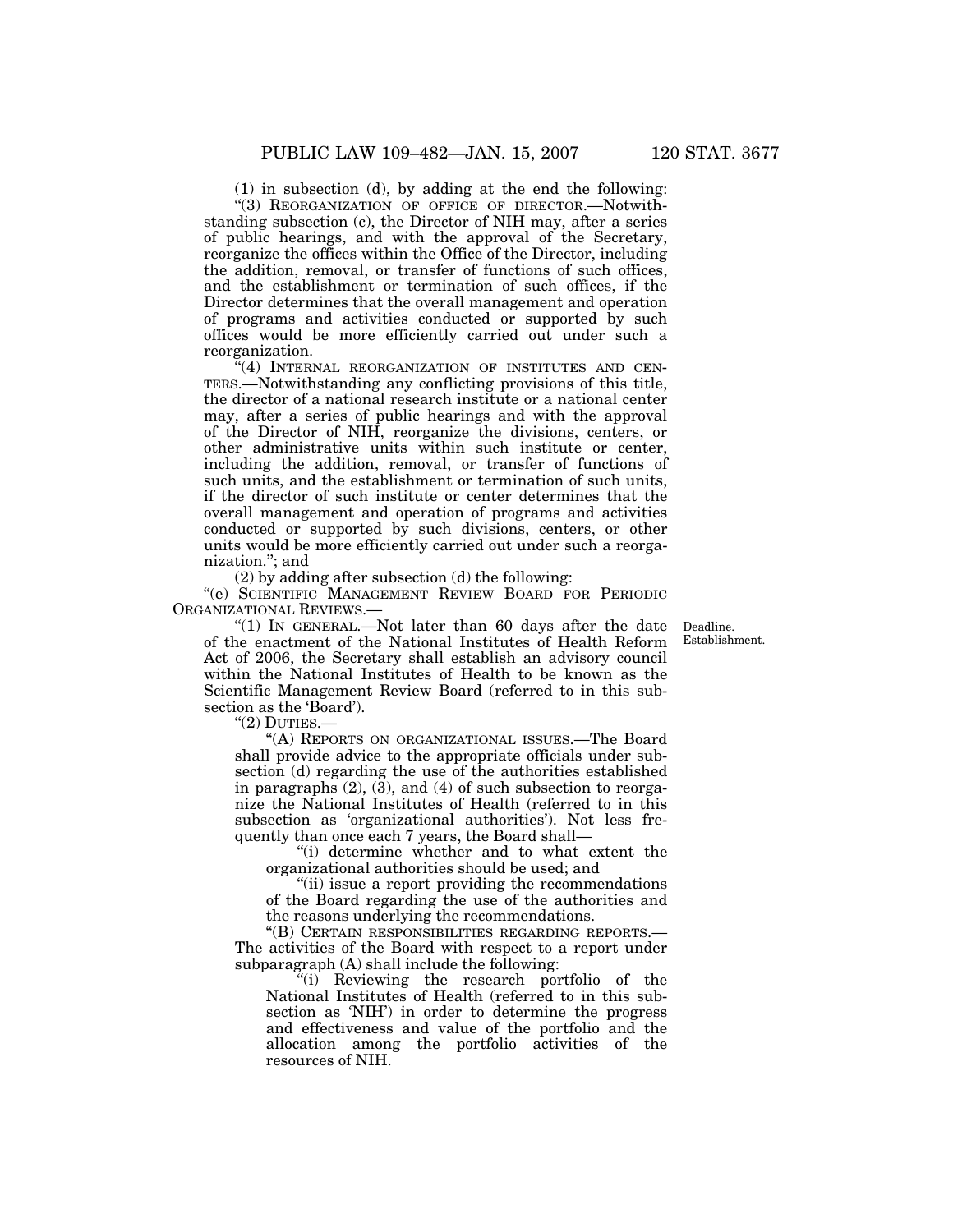''(ii) Determining pending scientific opportunities, and public health needs, with respect to research within the jurisdiction of NIH.

''(iii) For any proposal for organizational changes to which the Board gives significant consideration as a possible recommendation in such report—

''(I) analyzing the budgetary and operational consequences of the proposed changes;

 $\sqrt{\text{II}}$ ) taking into account historical funding and support for research activities at national research institutes and centers that have been established recently relative to national research institutes and centers that have been in existence for more than two decades;

''(III) estimating the level of resources needed to implement the proposed changes;

 $\sqrt{\rm TUV}$  assuming the proposed changes will be made and making a recommendation for the allocation of the resources of NIH among the national research institutes and national centers; and

''(V) analyzing the consequences for the progress of research in the areas affected by the proposed changes.

"(C) CONSULTATION.—In carrying out subparagraph (A), the Board shall consult with—

''(i) the heads of national research institutes and national centers whose directors are not members of the Board;

''(ii) other scientific leaders who are officers or employees of NIH and are not members of the Board;

''(iii) advisory councils of the national research institutes and national centers;

''(iv) organizations representing the scientific community; and

''(v) organizations representing patients.

''(3) COMPOSITION OF BOARD.—The Board shall consist of the Director of NIH, who shall be a permanent nonvoting member on an ex officio basis, and an odd number of additional members, not to exceed 21, all of whom shall be voting members. The voting members of the Board shall be the following:

"(A) Not fewer than 9 officials who are directors of national research institutes or national centers. The Secretary shall designate such officials for membership and shall ensure that the group of officials so designated includes directors of—

''(i) national research institutes whose budgets are substantial relative to a majority of the other institutes;

''(ii) national research institutes whose budgets are small relative to a majority of the other institutes;

"(iii) national research institutes that have been in existence for a substantial period of time without significant organizational change under subsection (d);

"(iv) as applicable, national research institutes that have undergone significant organization changes under such subsection, or that have been established under such subsection, other than national research institutes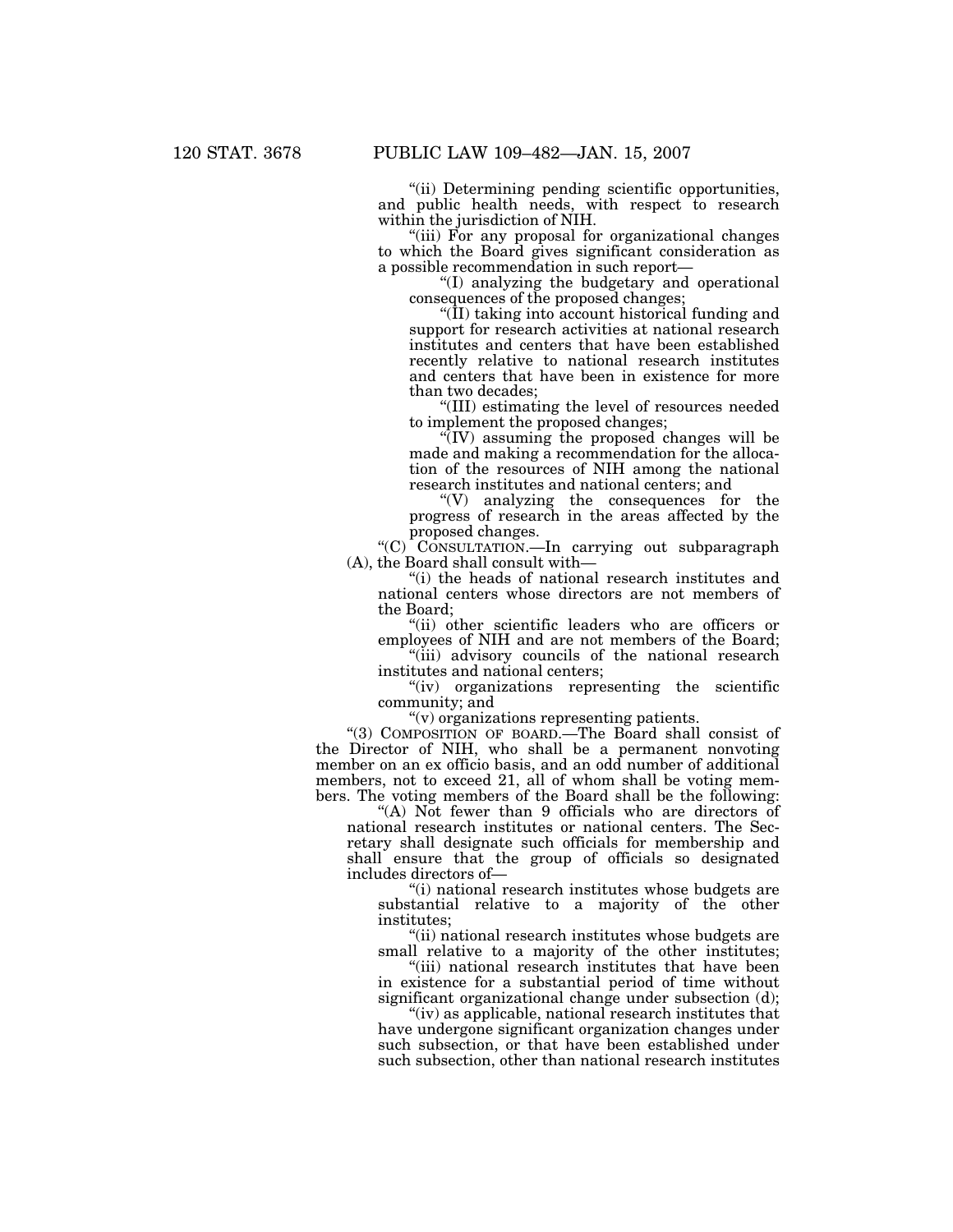for which such changes have been in place for a substantial period of time; and

''(v) national centers.

''(B) Members appointed by the Secretary from among individuals who are not officers or employees of the United States. Such members shall include—

''(i) individuals representing the interests of public or private institutions of higher education that have historically received funds from NIH to conduct research; and

''(ii) individuals representing the interests of private entities that have received funds from NIH to conduct research or that have broad expertise regarding how the National Institutes of Health functions, exclusive of private entities to which clause (i) applies.

"(4)  $\hat{CHAIR}$ . The Chair of the Board shall be selected by the Secretary from among the members of the Board appointed under paragraph (3)(B). The term of office of the Chair shall be 2 years.

 $\cdot\text{``(5)}$  Meetings.—

''(A) IN GENERAL.—The Board shall meet at the call of the Chair or upon the request of the Director of NIH, but not fewer than 5 times with respect to issuing any particular report under paragraph  $(2)$  $(A)$ . The location of the meetings of the Board is subject to the approval of the Director of NIH.

''(B) PARTICULAR FORUMS.—Of the meetings held under subparagraph (A) with respect to a report under paragraph  $(2)(\tilde{A})$ —

''(i) one or more shall be directed toward the scientific community to address scientific needs and opportunities related to proposals for organizational changes under subsection  $(d)$ , or as the case may be, related to a proposal that no such changes be made; and

''(ii) one or more shall be directed toward consumer organizations to address the needs and opportunities of patients and their families with respect to proposals referred to in clause (i).

''(C) AVAILABILITY OF INFORMATION FROM FORUMS.— For each meeting under subparagraph (B), the Director of NIH shall post on the Internet site of the National Institutes of Health a summary of the proceedings.

''(6) COMPENSATION; TERM OF OFFICE.—The provisions of Applicability. subsections (b)(4) and (c) of section 406 apply with respect to the Board to the same extent and in the same manner as such provisions apply with respect to an advisory council referred to in such subsections, except that the reference in such subsection (c) to 4 years regarding the term of an appointed member is deemed to be a reference to 5 years.  $''(7)$  REPORTS. $-$ 

''(A) RECOMMENDATIONS FOR CHANGES.—Each report under paragraph  $(2)(A)$  shall be submitted to-

''(i) the Committee on Energy and Commerce and the Committee on Appropriations of the House of Representatives;

Website.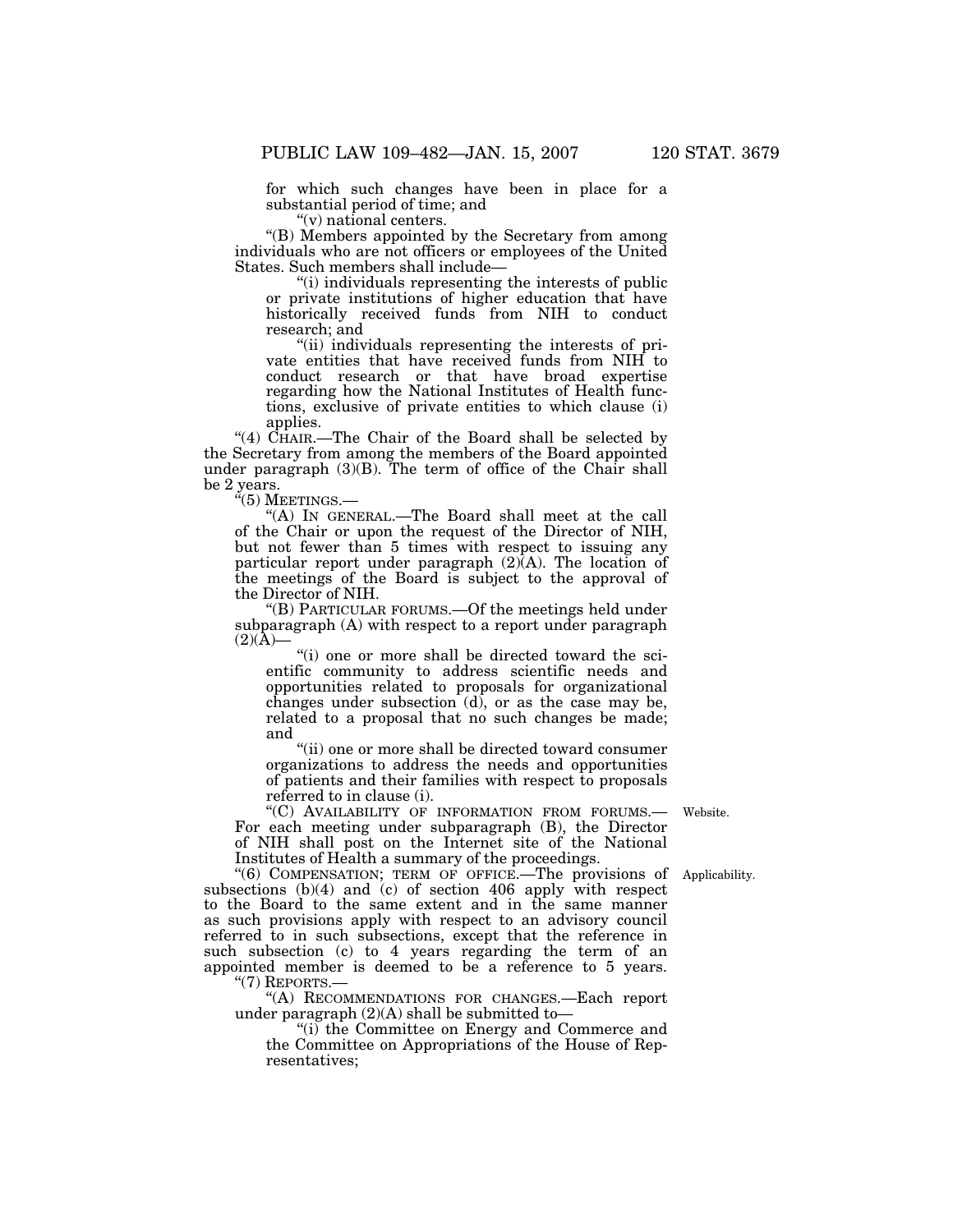''(ii) the Committee on Health, Education, Labor, and Pensions and the Committee on Appropriations of the Senate;

''(iii) the Secretary; and

"(iv) officials with organizational authorities, other than any such official who served as a member of the Board with respect to the report involved.

''(B) AVAILABILITY TO PUBLIC.—The Director of NIH shall post each report under paragraph (2) on the Internet site of the National Institutes of Health.

''(C) REPORT ON BOARD ACTIVITIES.—Not later than 18 months after the date of the enactment of the National Institutes of Health Reform Act of 2006, the Board shall submit to the committees specified in subparagraph (A) a report describing the activities of the Board.

''(f) ORGANIZATIONAL CHANGES PER RECOMMENDATION OF SCI-ENTIFIC MANAGEMENT REVIEW BOARD.—

" $(1)$  IN GENERAL.—With respect to an official who has organizational authorities within the meaning of subsection  $(e)(2)(A)$ , if a recommendation to the official for an organizational change is made in a report under such subsection, the official shall, except as provided in paragraphs (2), (3), and (4) of this subsection, make the change in accordance with the following:

"(A) Not later than 100 days after the report is submitted under subsection  $(e)(7)(A)$ , the official shall initiate the applicable public process required in subsection (d) toward making the change.

''(B) The change shall be fully implemented not later than the expiration of the 3-year period beginning on the date on which such process is initiated.

"(2) INAPPLICABILITY TO CERTAIN REORGANIZATIONS.—Paragraph (1) does not apply to a recommendation made in a report under subsection  $(e)(2)(A)$  if the recommendation is for-

"(A) an organizational change under subsection  $(d)(2)$ that constitutes the establishment, termination, or consolidation of one or more national research institutes or national centers; or

"(B) an organizational change under subsection  $(d)(3)$ . ''(3) OBJECTION BY DIRECTOR OF NIH.—

''(A) IN GENERAL.—Paragraph (1) does not apply to a recommendation for an organizational change made in a report under subsection  $(e)(2)(A)$  if, not later than 90 days after the report is submitted under subsection  $(e)(7)(A)$ , the Director of NIH submits to the committees specified in such subsection a report providing that the Director objects to the change, which report includes the reasons underlying the objection.

''(B) SCOPE OF OBJECTION.—For purposes of subparagraph (A), an objection by the Director of NIH may be made to the entirety of a recommended organizational change or to 1 or more aspects of the change. Any aspect of a change not objected to by the Director in a report under subparagraph (A) shall be implemented in accordance with paragraph (1).

''(4) CONGRESSIONAL REVIEW.—An organizational change under subsection  $(d)(2)$  that is initiated pursuant to paragraph

Deadlines.

Website.

Deadline. Reports.

Regulations.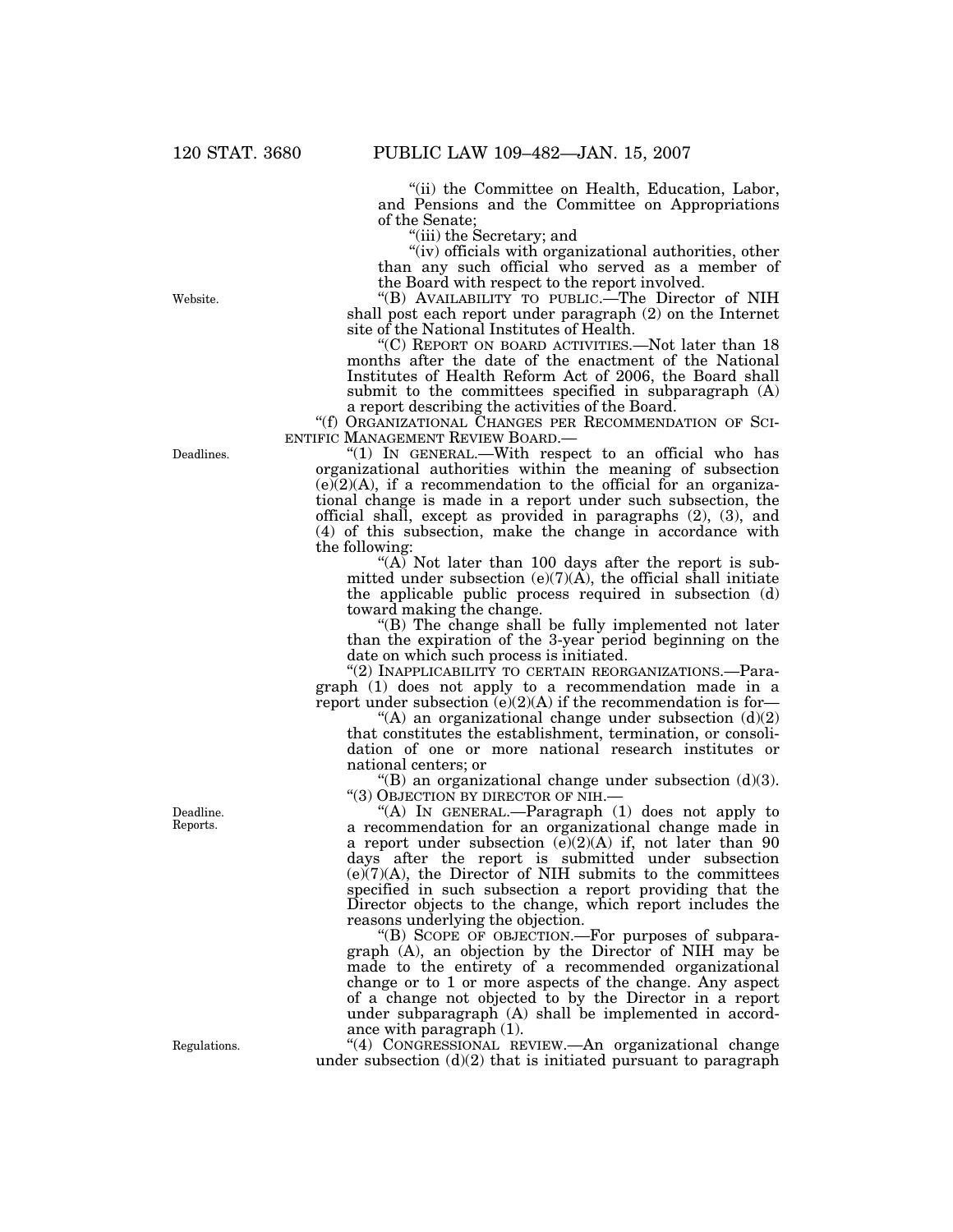(1) shall be carried out by regulation in accordance with the procedures for substantive rules under section 553 of title 5, United States Code. A rule under the preceding sentence shall be considered a major rule for purposes of chapter 8 of such title (relating to congressional review of agency rulemaking). " $(g)$  DEFINITIONS.—For purposes of this title:

"(1) The term 'Director of NIH' means the Director of the National Institutes of Health.

" $(2)$  The terms 'national research institute' and 'national center' mean an agency of the National Institutes of Health that is—

"(A) listed in subsection (b) and not terminated under subsection  $(d)(2)(A)$ ; or

''(B) established by the Director of NIH under such subsection.

''(h) REFERENCES TO NIH.—For purposes of this title, a reference to the National Institutes of Health includes its agencies.''.

(c) CONFORMING AMENDMENTS.—Title IV of the Public Health Service Act (42 U.S.C. 281 et seq.) is amended—

(1) by redesignating subpart 3 of part E as subpart 19; (2) by transferring subpart 19, as so redesignated, to part

C of such title IV; (3) by inserting subpart 19, as so redesignated, after subpart 18 of such part C; and

(4) in subpart 19, as so redesignated—

(A) by redesignating section 485B as section 464z– 1;

(B) by striking ''National Center for Human Genome Research'' each place such term appears and inserting ''National Human Genome Research Institute''; and 42 USC 285s.

(C) by striking ''Center'' each place such term appears and inserting "Institute".

#### **SEC. 102. AUTHORITY OF DIRECTOR OF NIH.**

(a) SECRETARY ACTING THROUGH THE DIRECTOR.—Section 402(b) of the Public Health Service Act (42 U.S.C. 282(b)) is amended—

(1) by redesignating paragraph (14) as paragraph (22); (2) by striking paragraphs  $(12)$  and  $(13)$ ;

(3) by redesignating paragraphs (4) through (11) as paragraphs  $(14)$  through  $(21)$ 

 $(4)$  in paragraph  $(21)$  (as so redesignated), by inserting "and" after the semicolon at the end;

(5) in the matter after and below paragraph (22) (as so redesignated), by striking "paragraph  $(6)$ " and inserting "para $graph (16)$ "; and

(6) by striking ''the Secretary'' in the matter preceding paragraph (1) and all that follows through paragraph (1) and inserting the following: ''the Secretary, acting through the Director of NIH—

"(1) shall carry out this title, including being responsible for the overall direction of the National Institutes of Health and for the establishment and implementation of general policies respecting the management and operation of programs and activities within the National Institutes of Health;''.

(b) ADDITIONAL AUTHORITIES.—Section 402(b) of the Public Health Service Act, as amended by subsection (a) of this section,

42 USC 287c, 285s.

42 USC 287c.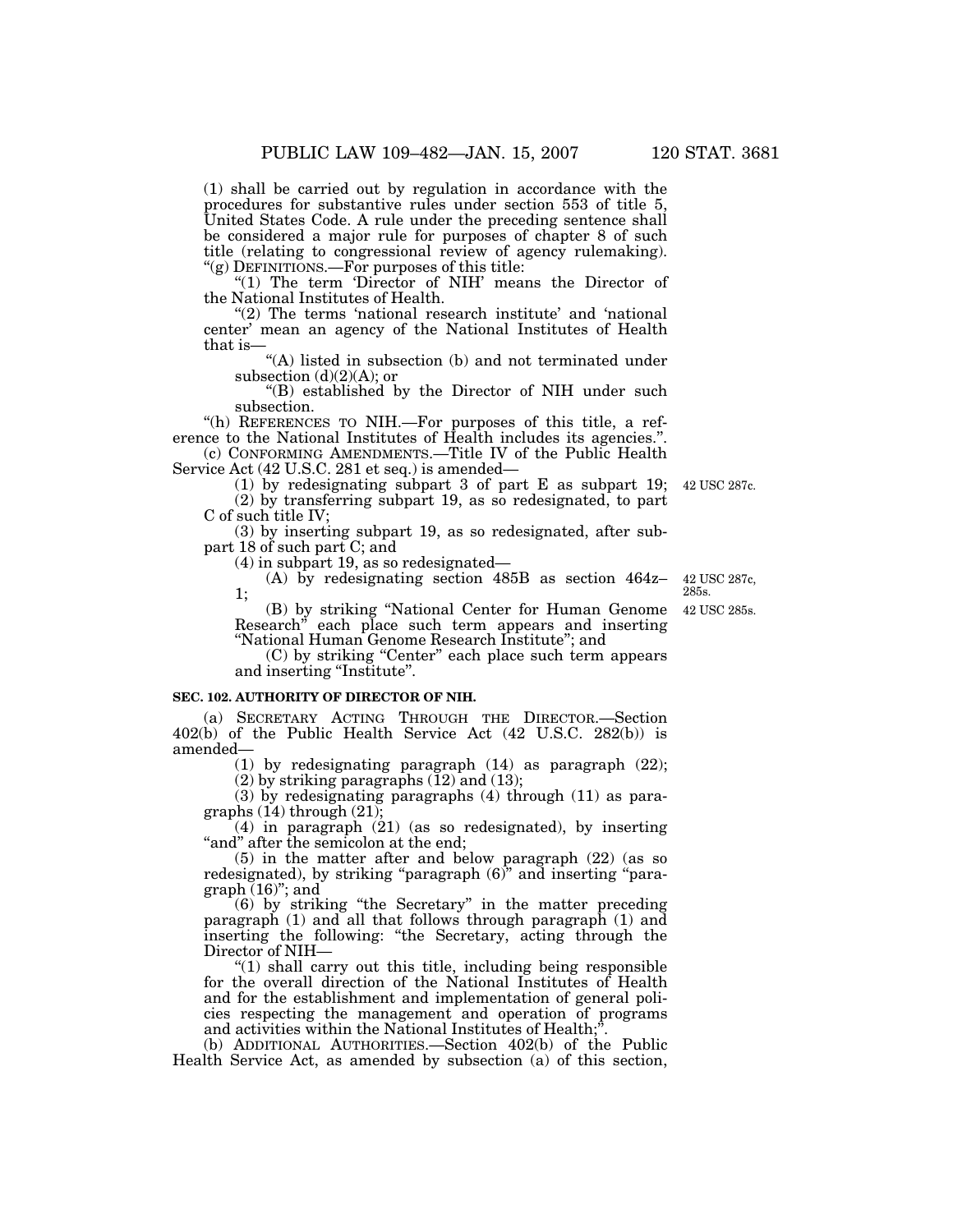is amended by striking paragraphs (2) and (3) and inserting the following:

"(2) shall coordinate and oversee the operation of the national research institutes, national centers, and administrative entities within the National Institutes of Health;

''(3) shall, in consultation with the heads of the national research institutes and national centers, be responsible for program coordination across the national research institutes and national centers, including conducting priority-setting reviews, to ensure that the research portfolio of the National Institutes of Health is balanced and free of unnecessary duplication, and takes advantage of collaborative, cross-cutting research;

" $(4)$  shall assemble accurate data to be used to assess research priorities, including information to better evaluate scientific opportunity, public health burdens, and progress in reducing health disparities;

 $"(5)$  shall ensure that scientifically based strategic planning is implemented in support of research priorities as determined by the agencies of the National Institutes of Health;

 $\degree$ (6) shall ensure that the resources of the National Institutes of Health are sufficiently allocated for research projects identified in strategic plans;

 $\degree$ (7)(A) shall, through the Division of Program Coordination, Planning, and Strategic Initiatives—

(i) identify research that represents important areas of emerging scientific opportunities, rising public health challenges, or knowledge gaps that deserve special emphasis and would benefit from conducting or supporting additional research that involves collaboration between 2 or more national research institutes or national centers, or would otherwise benefit from strategic coordination and planning;

"(ii) include information on such research in reports under section 403; and

"(iii) in the case of such research supported with funds referred to in subparagraph (B)—

''(I) require as appropriate that proposals include milestones and goals for the research;

''(II) require that the proposals include timeframes for funding of the research; and

''(III) ensure appropriate consideration of proposals for which the principal investigator is an individual who has not previously served as the principal investigator of research conducted or supported by the National Institutes of Health;

''(B) may, with respect to funds reserved under section 402A(c)(1) for the Common Fund, allocate such funds to the national research institutes and national centers for conducting and supporting research that is identified under subparagraph  $(A)$ ; and

''(C) may assign additional functions to the Division in support of responsibilities identified in subparagraph (A), as determined appropriate by the Director;

''(8) shall, in coordination with the heads of the national research institutes and national centers, ensure that such institutes and centers—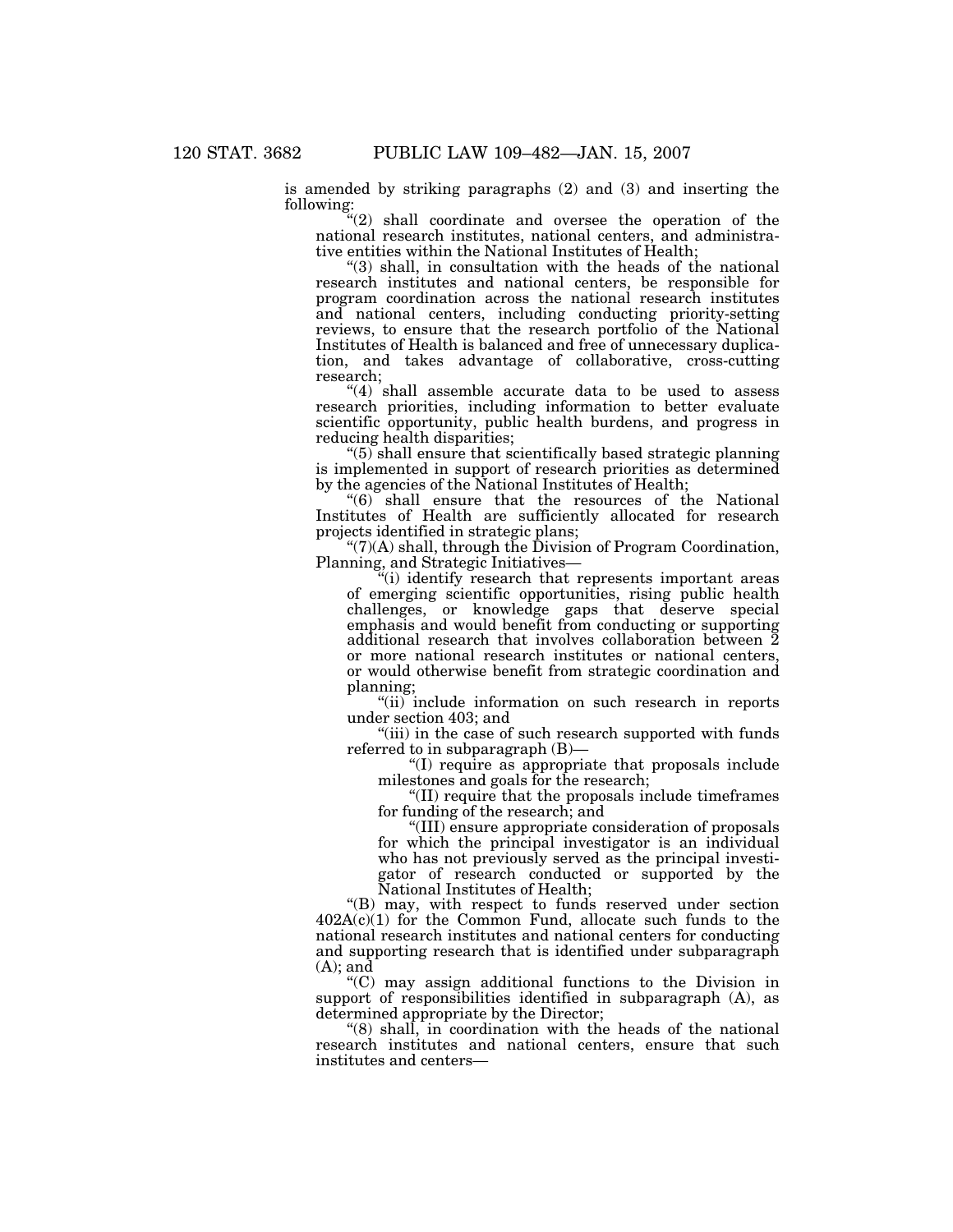''(A) preserve an emphasis on investigator-initiated research project grants, including with respect to research involving collaboration between 2 or more such institutes or centers; and

''(B) when appropriate, maximize investigator-initiated research project grants in their annual research portfolios;

''(9) shall ensure that research conducted or supported by the National Institutes of Health is subject to review in accordance with section 492 and that, after such review, the research is reviewed in accordance with section  $492A(a)(2)$  by the appropriate advisory council under section 406 before the research proposals are approved for funding;

"(10) shall have authority to review and approve the establishment of all centers of excellence recommended by the national research institutes;

 $''(11)(A)$  shall oversee research training for all of the national research institutes and National Research Service Awards in accordance with section 487; and

''(B) may conduct and support research training—

"(i) for which fellowship support is not provided under section 487; and

"(ii) that does not consist of residency training of physicians or other health professionals;

 $"$ (12) may, from funds appropriated under section 402A(b), reserve funds to provide for research on matters that have not received significant funding relative to other matters, to respond to new issues and scientific emergencies, and to act on research opportunities of high priority;

"(13) may, subject to appropriations Acts, collect and retain registration fees obtained from third parties to defray expenses for scientific, educational, and research-related conferences;''.

(c) CERTAIN AUTHORITIES.—Section 402 of the Public Health Service Act (42 U.S.C. 282) is amended—

(1) by striking subsections (i) and (l); and

(2) by redesignating subsections (j) and (k) as subsections (i) and (j), respectively.

(d) ADVISORY COUNCIL FOR DIRECTOR OF NIH.—Section 402 of the Public Health Service Act, as amended by subsection (c) of this section, is amended by adding after subsection (j) the following subsection:

''(k) COUNCIL OF COUNCILS.—

"(1) ESTABLISHMENT.—Not later than 90 days after the Deadline. date of the enactment of the National Institutes of Health Reform Act of 2006, the Director of NIH shall establish within the Office of the Director an advisory council to be known as the 'Council of Councils' (referred to in this subsection as the 'Council') for the purpose of advising the Director on matters related to the policies and activities of the Division of Program Coordination, Planning, and Strategic Initiatives, including making recommendations with respect to the conduct and support of research described in subsection (b)(7).

"(2) MEMBERSHIP.-

''(A) IN GENERAL.—The Council shall be composed of 27 members selected by the Director of NIH with approval from the Secretary from among the list of nominees under subparagraph  $(C)$ .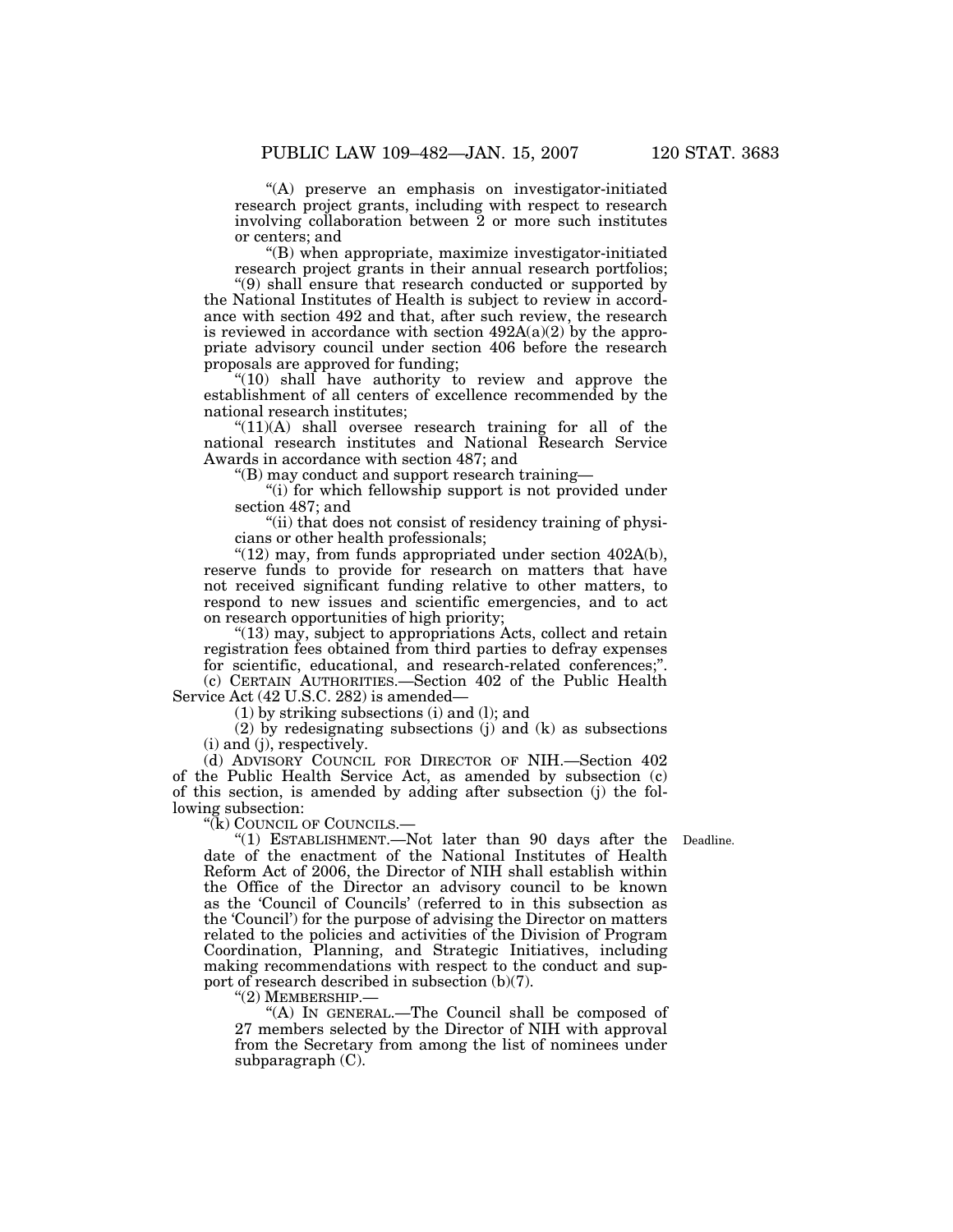''(B) CERTAIN REQUIREMENTS.—In selecting the members of the Council, the Director of NIH shall ensure—

''(i) the representation of a broad range of disciplines and perspectives; and

"(ii) the ongoing inclusion of at least 1 representative from each national research institute whose budget is substantial relative to a majority of the other institutes.

''(C) NOMINATION.—The Director of NIH shall maintain an updated list of individuals who have been nominated to serve on the Council, which list shall consist of the following:

''(i) For each national research institute and national center, 3 individuals nominated by the head of such institute or center from among the members of the advisory council of the institute or center, of which—

''(I) two shall be scientists; and

''(II) one shall be from the general public or shall be a leader in the field of public policy, law, health policy, economics, or management.

"(ii) For each office within the Division of Program Coordination, Planning, and Strategic Initiatives, 1 individual nominated by the head of such office.

''(iii) Members of the Council of Public Representatives.

 $"(3)$  TERMS.-

''(A) IN GENERAL.—The term of service for a member of the Council shall be 6 years, except as provided in subparagraphs (B) and (C).

''(B) TERMS OF INITIAL APPOINTEES.—Of the initial members selected for the Council, the Director of NIH shall designate—

"(i) nine for a term of 6 years;

"(ii) nine for a term of 4 years; and

"(iii) nine for a term of 2 years.

''(C) VACANCIES.—Any member appointed to fill a vacancy occurring before the expiration of the term for which the member's predecessor was appointed shall be appointed only for the remainder of that term. A member may serve after the expiration of that member's term until a successor has taken office.''.

(e) REVIEW BY ADVISORY COUNCILS OF RESEARCH PROPOSALS.— Section 492A(a)(2) of the Public Health Service Act (42 U.S.C.  $289a-1(a)(2)$  is amended by inserting before the period the following: ", and unless a majority of the voting members of the appropriate advisory council under section 406, or as applicable, of the advisory council under section 402(k), has recommended the proposal for approval''.

(f) CONFORMING AMENDMENTS.—

(1) PUBLIC HEALTH SERVICE ACT.—The Public Health Service Act (42 U.S.C. 201 et seq.) is amended—

42 USC 282.

(A) in section 402(a), by striking ''Director of the National Institutes of Health'' and all that follows through "who shall" and inserting "Director of NIH who shall"; and

Records.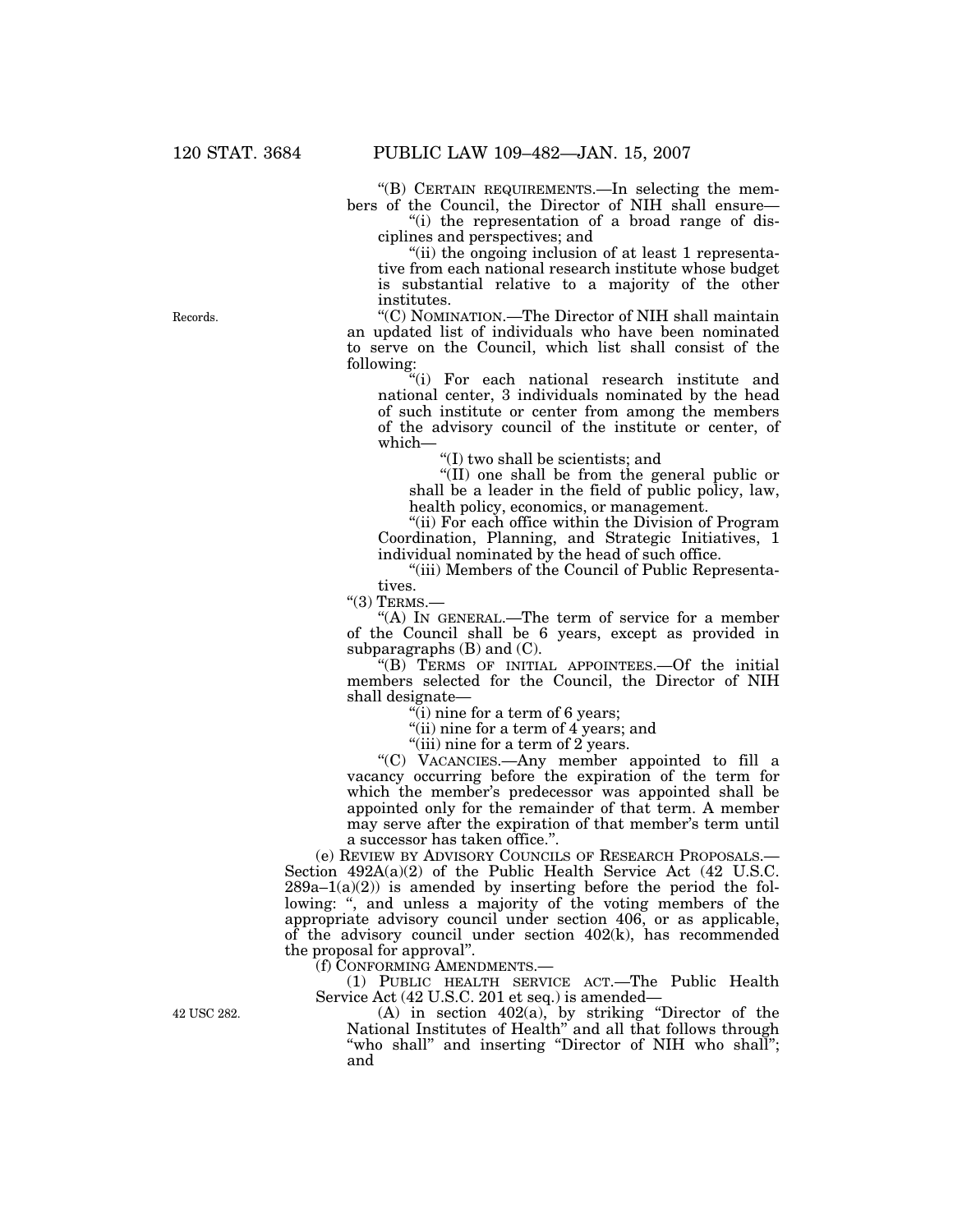(B) in sections  $405(c)(3)(A)$ ,  $452(c)(1)(E)(i)$ , and  $492(a)(2)$ , by striking the term " $402(b)(6)$ " each place such term appears and inserting " $402(b)(16)$ ".

(2) FEDERAL FOOD, DRUG, AND COSMETIC ACT.—Section 561(c) of the Federal Food, Drug, and Cosmetic Act (21 U.S.C. 360bbb) is amended in the matter following paragraph (7) by striking " $402(j)(3)$ " and inserting " $402(i)(3)$ ".

(g) RULE OF CONSTRUCTION REGARDING AUTHORITIES OF NATIONAL RESEARCH INSTITUTES AND NATIONAL CENTERS.—This Act and the amendments made by this Act may not be construed as affecting the authorities of the national research institutes and national centers that were in effect under the Public Health Service Act on the day before the date of the enactment of this Act, subject to the authorities of the Secretary of Health and Human Services and the Director of NIH under section 401 of the Public Health Service Act (as amended by section 101 of this Act). For purposes of the preceding sentence, the terms ''national research institute'', "national center", and "Director of NIH" have the meanings given such terms in such section 401.

## **SEC. 103. AUTHORIZATION OF APPROPRIATIONS.**

(a) FUNDING.—Title IV of the Public Health Service Act (42 U.S.C. 281 et seq.) is amended by inserting after section 402 the following:

# **''SEC. 402A. AUTHORIZATION OF APPROPRIATIONS.**

"(a) IN GENERAL.—For the purpose of carrying out this title, there are authorized to be appropriated—

 $''(1)$  \$30,331,309,000 for fiscal year 2007;

 $(2)$ \$32,831,309,000 for fiscal year 2008; and

"(3) such sums as may be necessary for fiscal year 2009.

''(b) OFFICE OF THE DIRECTOR.—Of the amount authorized to be appropriated under subsection (a) for a fiscal year, there are authorized to be appropriated for programs and activities under this title carried out through the Office of the Director of NIH such sums as may be necessary for each of the fiscal years 2007 through 2009.

''(c) TRANS-NIH RESEARCH.—

''(1) COMMON FUND.—

'(A) ACCOUNT.—For the purpose of allocations under section  $402(b)(7)(B)$  (relating to research identified by the Division of Program Coordination, Planning, and Strategic Initiatives), there is established an account to be known as the Common Fund.

''(B) RESERVATION.—

"(i) In GENERAL.—Of the total amount appropriated under subsection (a) for fiscal year 2007 or any subsequent fiscal year, the Director of NIH shall reserve an amount for the Common Fund, subject to any applicable provisions in appropriations Acts.

"(ii) MINIMUM AMOUNT.—For each fiscal year, the percentage constituted by the amount reserved under clause (i) relative to the total amount appropriated under subsection (a) for such year may not be less than the percentage constituted by the amount so reserved for the preceding fiscal year relative to the total amount appropriated under subsection (a) for

42 USC 282a.

42 USC 284, 285g–4, 289a.

42 USC 281 note.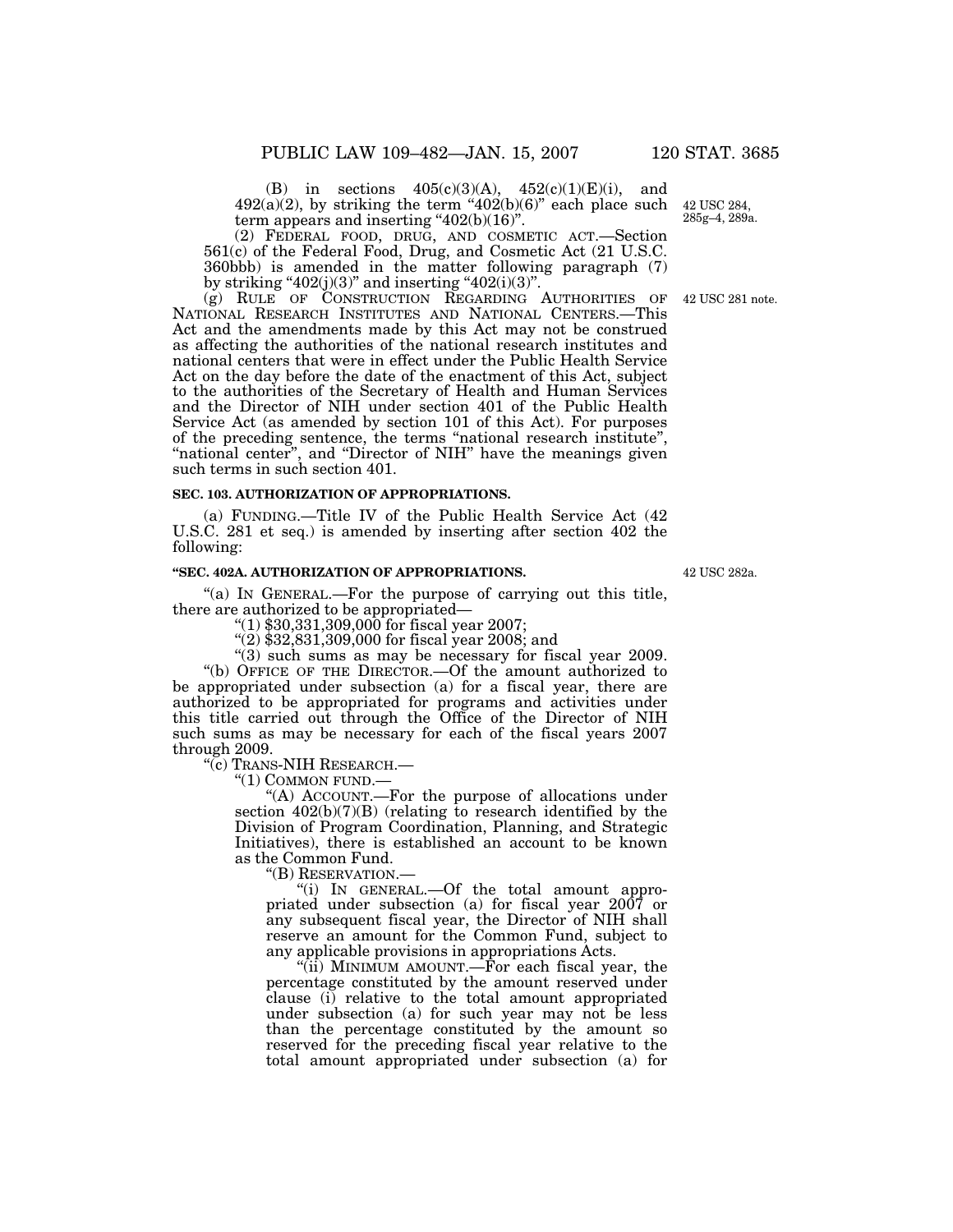such preceding fiscal year, subject to any applicable provisions in appropriations Acts.

''(C) COMMON FUND STRATEGIC PLANNING REPORT.—Not later than June 1, 2007, and every 2 years thereafter, the Secretary, acting through the Director of NIH, shall submit a report to the Congress containing a strategic plan for funding research described in section 402(b)(7)(A)(i) (including personnel needs) through the Common Fund. Each such plan shall include the following:

''(i) An estimate of the amounts determined by the Director of NIH to be appropriate for maximizing the potential of such research.

''(ii) An estimate of the amounts determined by the Director of NIH to be sufficient only for continuing to fund research activities previously identified by the Division of Program Coordination, Planning, and Strategic Initiatives.

"(iii) An estimate of the amounts determined by the Director of NIH to be necessary to fund research described in section  $402(b)(7)(A)(i)$ 

''(I) that is in addition to the research activities described in clause (ii); and

''(II) for which there is the most substantial need.

''(D) EVALUATION.—During the 6-month period following the end of the first fiscal year for which the total amount reserved under subparagraph (B) is equal to 5 percent of the total amount appropriated under subsection (a) for such fiscal year, the Secretary, acting through the Director of NIH, in consultation with the advisory council established under section 402(k), shall submit recommendations to the Congress for changes regarding amounts for the Common Fund.

''(2) TRANS-NIH RESEARCH REPORTING.—

''(A) LIMITATION.—With respect to the total amount appropriated under subsection (a) for fiscal year 2008 or any subsequent fiscal year, if the head of a national research institute or national center fails to submit the report required by subparagraph (B) for the preceding fiscal year, the amount made available for the institute or center for the fiscal year involved may not exceed the amount made available for the institute or center for fiscal year 2006.

''(B) REPORTING.—Not later than January 1, 2008, and each January 1st thereafter—

''(i) the head of each national research institute or national center shall submit to the Director of NIH a report on the amount made available by the institute or center for conducting or supporting research that involves collaboration between the institute or center and 1 or more other national research institutes or national centers; and

''(ii) the Secretary shall submit a report to the Congress identifying the percentage of funds made available by each national research institute and national center with respect to such fiscal year for

Deadline. Recommendations.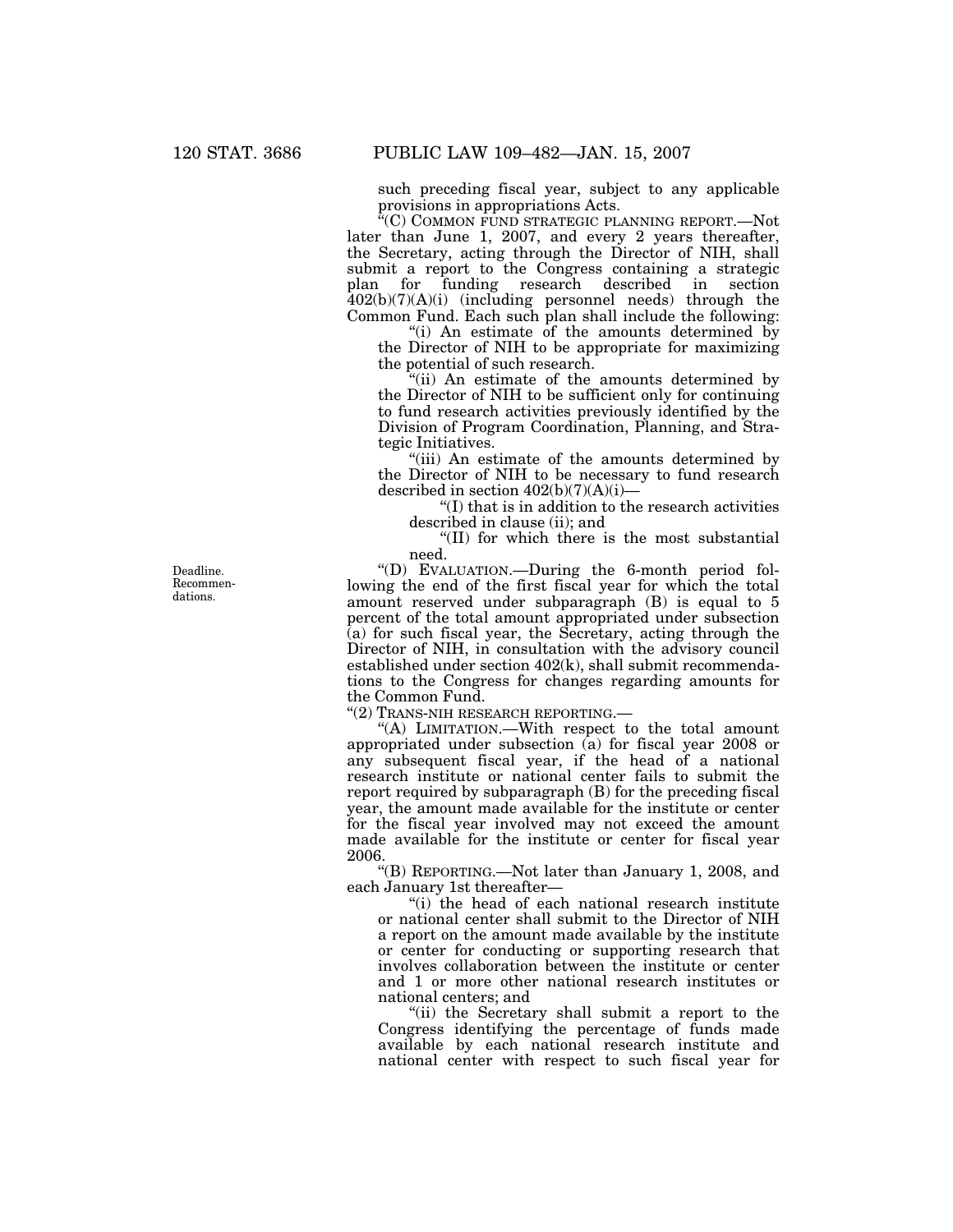conducting or supporting research described in clause (i).

''(C) DETERMINATION.—For purposes of determining the amount or percentage of funds to be reported under subparagraph (B), any amounts made available to an institute or center under section 402(b)(7)(B) shall be included.

''(D) VERIFICATION OF AMOUNTS.—Upon receipt of each report submitted under subparagraph (B)(i), the Director of NIH shall review and, in cases of discrepancy, verify the accuracy of the amounts specified in the report.

"(E) WAIVER.—At the request of any national research institute or national center, the Director of NIH may waive the application of this paragraph to such institute or center if the Director finds that the conduct or support of research described in subparagraph (B)(i) is inconsistent with the mission of such institute or center.

''(d) TRANSFER AUTHORITY.—Of the total amount appropriated under subsection (a) for a fiscal year, the Director of NIH may (in addition to the reservation under subsection  $(c)(1)$  for such year) transfer not more than 1 percent for programs or activities that are authorized in this title and identified by the Director to receive funds pursuant to this subsection. In making such transfers, the Director may not decrease any appropriation account under subsection (a) by more than 1 percent.

''(e) RULE OF CONSTRUCTION.—This section may not be construed as affecting the authorities of the Director of NIH under section 401.".

(b) ELIMINATION OF OTHER AUTHORIZATIONS OF APPROPRIA-TIONS.—Title IV of the Public Health Service Act (42 U.S.C. 281 et seq.) is amended—

(1) by striking the first sentence of paragraph (5) of section  $402(i)$  (as redesignated by section  $102(b)$ );

| $(2)$ by striking subsection (e) of section 403A;         | 42 USC 283a.          |
|-----------------------------------------------------------|-----------------------|
| $(3)$ by striking subsection $(c)$ of section 404B;       | 42 USC 283d.          |
| $(4)$ by striking subsection (h) of section $404E$ ;      | 42 USC 283g.          |
| $(5)$ by striking subsection (d) of section 404F;         | 42 USC 283h.          |
| $(6)$ by striking subsection (e) of section 404G;         | 42 USC 283i.          |
| $(7)$ by striking subsection (d) of section 409A;         | 42 USC 284e.          |
| $(8)$ in section $409B-$                                  | 42 USC 284f.          |
| $(A)$ in subsection $(a)$ , by striking "under subsection |                       |
| $(e)$ " and inserting "to carry out this section"; and    |                       |
| $(B)$ by striking subsection (e);                         |                       |
| $(9)$ by striking subsection (e) of section 409C;         | 42 USC 284g.          |
| $(10)$ in section $409D-$                                 | 42 USC 284h.          |
| $(A)$ by striking subsection $(d)$ ; and                  |                       |
| $(B)$ by redesignating subsection (e) as subsection (d);  |                       |
| $(11)$ by striking subsection (e) of section 409E;        | 42 USC 284i.          |
| $(12)$ by striking subsection (c) of section 409F;        | 42 USC 284j.          |
| $(13)$ in section 409H, by striking—                      | 42 USC 284 <i>l</i> . |
| $(A)$ paragraph $(3)$ of subsection $(a)$ ;               |                       |
| $(B)$ paragraph $(3)$ of subsection $(b)$ ;               |                       |
| $(C)$ paragraph $(5)$ of subsection $(c)$ ; and           |                       |
| (D) paragraph $(4)$ of subsection $(d)$ ;                 |                       |
| $(14)$ by striking subsection (d) of section 409I;        | 42 USC 284m.          |
| $(15)$ by striking section 417B;                          | 42 USC 285a-8.        |
| $(16)$ by striking subsection (g) of section 417C;        | 42 USC 285a-9.        |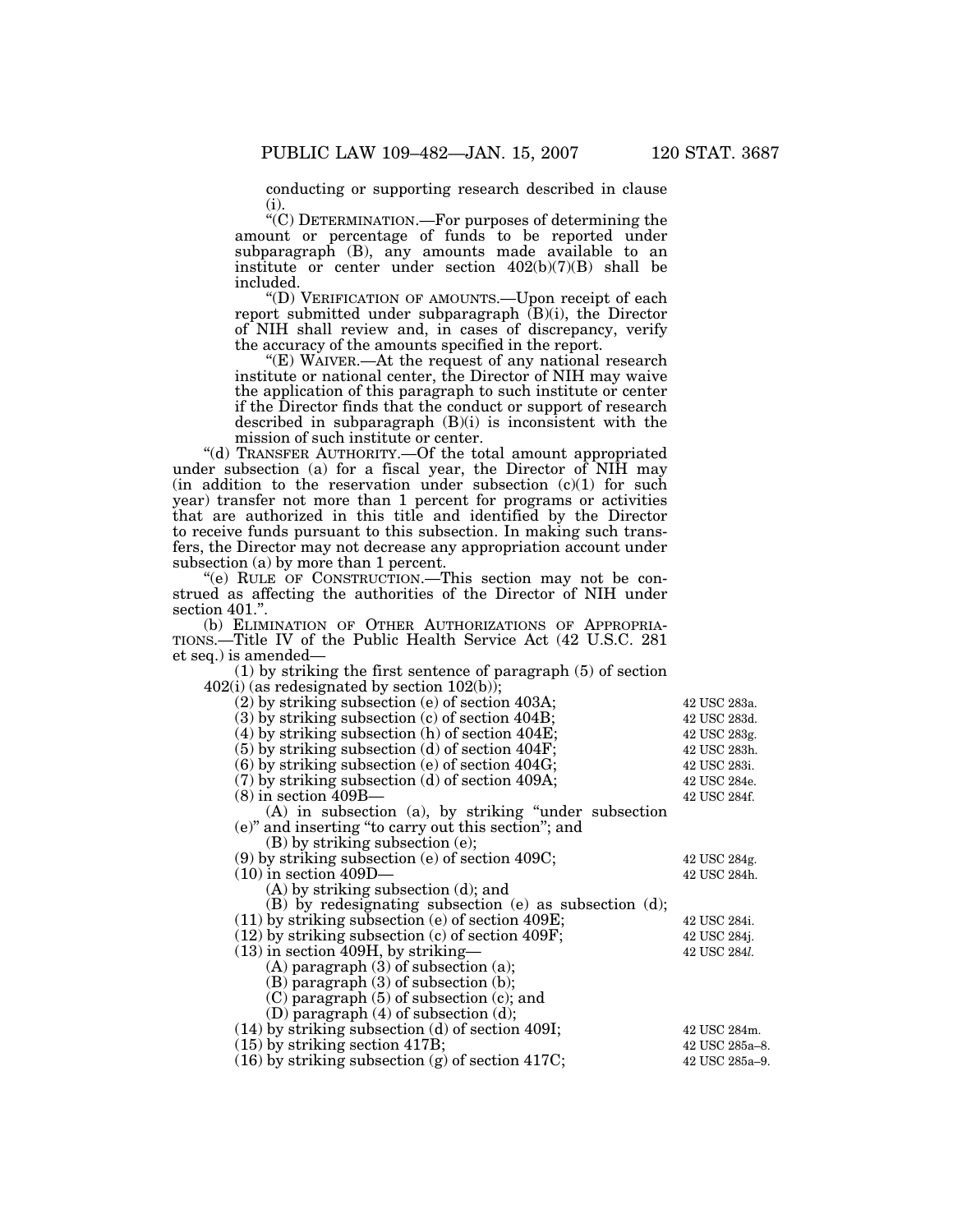42 USC 285a–10.

| PUBLIC LAW 109-482-JAN. 15, 2007                                                                                             |
|------------------------------------------------------------------------------------------------------------------------------|
| $(17)$ in section 417D, by striking-                                                                                         |
| $(A)$ paragraph $(3)$ of subsection $(a)$ ; and                                                                              |
| $(B)$ paragraph $(3)$ of subsection $(b)$ ;                                                                                  |
| $(18)$ by striking subsection (d) of section 424A;                                                                           |
| $(19)$ by striking subsection $(c)$ of section 424B;                                                                         |
| $(20)$ by striking section 425;                                                                                              |
| $(21)$ by striking subsection (d) of section 434A;                                                                           |
| $(22)$ by striking subsection (d) of section 441A;<br>$(23)$ by striking subsection $(c)$ of section 442A;                   |
| $(24)$ in section $445H-$                                                                                                    |
| $(A)$ by striking subsection $(b)$ ; and                                                                                     |
| (B) in subsection (a), by striking " $(a)$ ";                                                                                |
| (25) by striking subsection (d) of section 445I;                                                                             |
| $(26)$ by striking section 445J;                                                                                             |
| $(27)$ in section 447A–                                                                                                      |
| $(A)$ by striking subsection $(b)$ ; and                                                                                     |
| $(B)$ in subsection (a), by striking "(a)";                                                                                  |
| $(28)$ by striking subsection (d) of section 447B;                                                                           |
| $(29)$ by striking subsection $(g)$ in section 452A;                                                                         |
| $(30)$ by striking paragraph $(7)$ in section $452E(b)$ ;<br>$(31)$ in section $452G-$                                       |
| $(A)$ by striking subsection $(b)$ ; and                                                                                     |
| (B) in subsection (a), by striking "(a) ENHANCED SUP-                                                                        |
| $PORT.$ ":                                                                                                                   |
| $(32)$ by striking subsection (d) of section 464H;                                                                           |
| $(33)$ by striking subsection (d) of section 464L;                                                                           |
| $(34)$ by striking paragraph $(4)$ of section $464N(c)$ ;                                                                    |
| $(35)$ by striking subsection (e) of section 464P;                                                                           |
| $(36)$ by striking subsection (f) of section 464R;                                                                           |
| $(37)$ by striking subsection (d) of section 464z;                                                                           |
| $(38)$ in section 467–<br>(A) by striking the first sentence;                                                                |
| (B) by striking "for such buildings and facilities" and                                                                      |
| inserting "for suitable and adequate buildings and facilities                                                                |
| for use of the Library"; and                                                                                                 |
| (C) by striking "The amounts authorized to be appro-                                                                         |
| priated by this section include" and inserting "Amounts                                                                      |
| appropriated to carry out this section may be used for";                                                                     |
| $(39)$ by striking section 468;                                                                                              |
| $(40)$ in section $481A-$                                                                                                    |
| $(A)$ in the matter preceding subparagraph $(A)$ of sub-                                                                     |
| section $(c)(2)$ —<br>(i) by striking the term "under subsection $(i)(1)$ "                                                  |
| and inserting "to carry out this section"; and                                                                               |
| (ii) by striking "under such subsection" and                                                                                 |
| inserting "to carry out this section"; and                                                                                   |
| $(B)$ by striking subsection (i);                                                                                            |
| (41) in subsection (a) of section 481B, by striking "under section $481A(h)$ " and inserting "to carry out section $481A$ "; |
|                                                                                                                              |
| $(42)$ by striking subsection (c) in the section $481C$ that<br>relates to general clinical research centers;                |
| $(43)$ by striking subsection (e) in section $485C$ ;                                                                        |
| $(44)$ by striking subsection (1) in section $485E$ ;                                                                        |
| $(45)$ by striking subsection (h) in section $485F$ ;                                                                        |
| $(46)$ by striking subsection (e) in section $485G$ ;                                                                        |
| $(47)$ by striking subsection (d) of section 487;                                                                            |

42 USC 288. 42 USC 288–1.

42 USC 287c–11. 42 USC 287c–31. 42 USC 287c–32. 42 USC 287c–33.

42 USC 287a–4.

42 USC 287a–3.

42 USC 287a–2. 42 USC 286a–2.

42 USC 285n. 42 USC 285o. 42 USC 285o–2. 42 USC 285o–4. 42 USC 285p. 42 USC 285r. 42 USC 286a–1.

42 USC 285f–3. 42 USC 285g–5. 42 USC 285g–9. 42 USC 285g–10.

42 USC 285e–10. 42 USC 285d–8. 42 USC 285d–6a. 42 USC 285c–9. 42 USC 285b–8. 42 USC 285b–7b. 42 USC 285b–7a.

42 USC 285e–10a. 42 USC 285e–11. 42 USC 285f–2.

(48) by striking subsection (c) of section 487A; and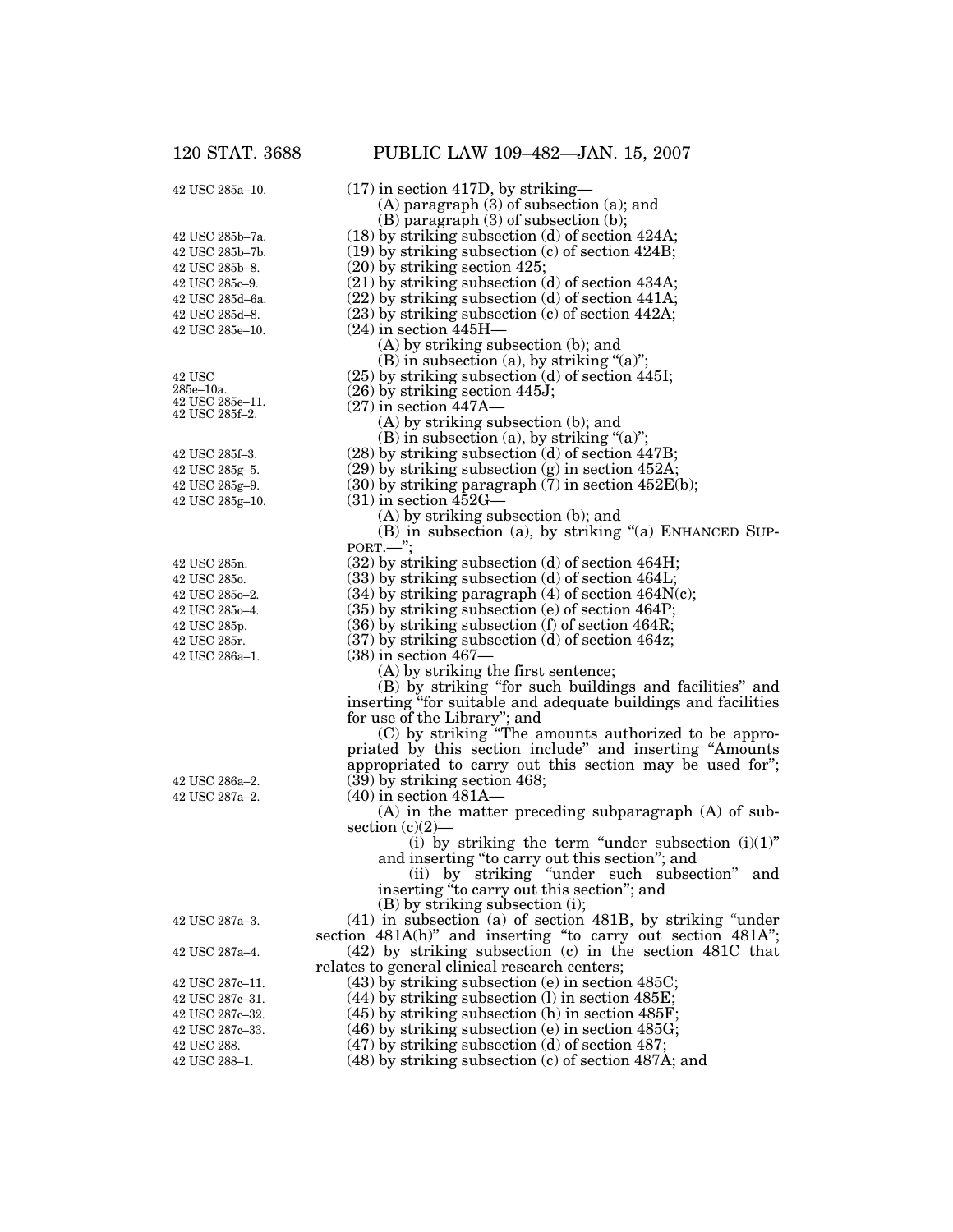(49) by striking subsection (c) in the section 487F that 42 USC 288–5a. relates to a loan repayment program regarding clinical researchers.

GRAMS.—The amendment of a program by a provision of subsection (b) may not be construed as terminating the authority of the Federal agency involved to carry out the program. (c) RULE OF CONSTRUCTION REGARDING CONTINUATION OF PRO- 42 USC 282 note.

## **SEC. 104. REPORTS.**

(a) REPORT OF DIRECTOR OF NIH.—The Public Health Service Act (42 U.S.C. 201 et seq.), as amended by section 103(a) of this Act, is amended—

(1) by redesignating section 403A as section 403C;

(2) in section  $1710(a)$ , by striking "section  $403A$ " and inserting ''section 403C''; and

(3) by striking section 403 and inserting the following sections:

#### **''SEC. 402B. ELECTRONIC CODING OF GRANTS AND ACTIVITIES.**

''The Secretary, acting through the Director of NIH, shall establish an electronic system to uniformly code research grants and activities of the Office of the Director and of all the national research institutes and national centers. The electronic system shall be searchable by a variety of codes, such as the type of research grant, the research entity managing the grant, and the public health area of interest. When permissible, the Secretary, acting through the Director of NIH, shall provide information on relevant literature and patents that are associated with research activities of the National Institutes of Health.

#### **''SEC. 403. BIENNIAL REPORTS OF DIRECTOR OF NIH.**

''(a) IN GENERAL.—The Director of NIH shall submit to the Congress on a biennial basis a report in accordance with this section. The first report shall be submitted not later than 1 year after the date of the enactment of the National Institutes of Health Reform Act of 2006. Each such report shall include the following information:

''(1) An assessment of the state of biomedical and behavioral research.

"(2) A description of the activities conducted or supported by the agencies of the National Institutes of Health and policies respecting the programs of such agencies.

''(3) Classification and justification for the priorities established by the agencies, including a strategic plan and recommendations for future research initiatives to be carried out under section 402(b)(7) through the Division of Program Coordination, Planning, and Strategic Initiatives.

"(4) A catalog of all the research activities of the agencies, prepared in accordance with the following:

''(A) The catalog shall, for each such activity—

"(i) identify the agency or agencies involved;

"(ii) state whether the activity was carried out directly by the agencies or was supported by the agencies and describe to what extent the agency was involved; and

''(iii) identify whether the activity was carried out through a center of excellence.

42 USC 283.

42 USC 283. 42 USC 283a, 283a–3. 42 USC 300u–9.

42 USC 282b.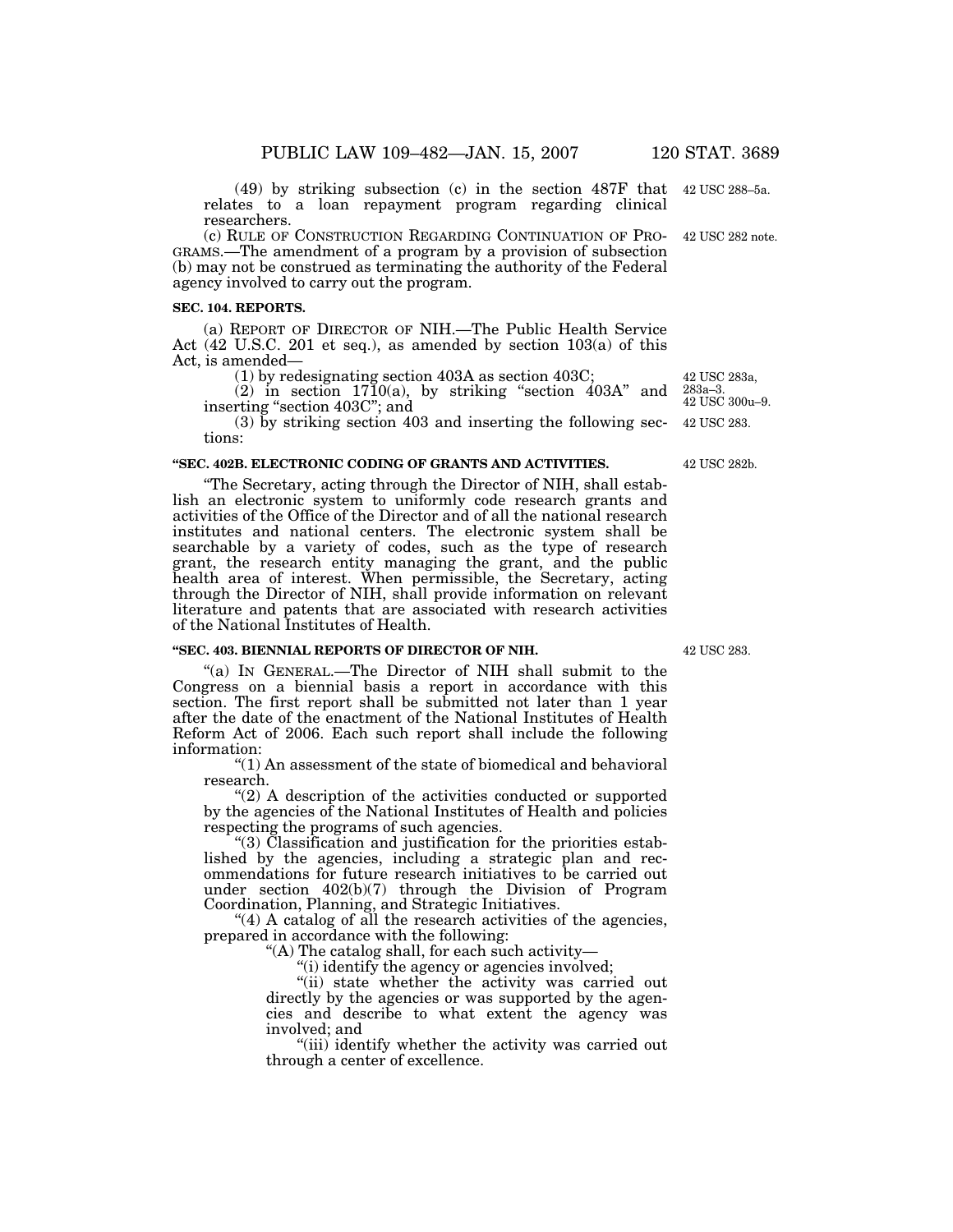''(B) In the case of clinical research, the catalog shall, as appropriate, identify study populations by demographic variables and other variables that contribute to research on minority health and health disparities.

''(C) Research activities listed in the catalog shall include, where applicable, the following:

''(i) Epidemiological studies and longitudinal studies.

''(ii) Disease registries, information clearinghouses, and other data systems.

''(iii) Public education and information campaigns. ''(iv) Training activities, including—

''(I) National Research Service Awards and Clinical Transformation Science Awards;

''(II) graduate medical education programs, including information on the number and type of graduate degrees awarded during the period in which the programs received funding under this title;<br>"(III)

investigator-initiated awards for postdoctoral training;

" $(IV)$  a breakdown by demographic variables and other appropriate categories; and

 $\sqrt{\rm v}$  an evaluation and comparison of outcomes and effectiveness of various training programs.

''(v) Clinical trials, including a breakdown of participation by study populations and demographic variables and such other information as may be necessary to demonstrate compliance with section 492B (regarding inclusion of women and minorities in clinical research).

"(vi) Translational research activities with other agencies of the Public Health Service.

"(5)  $\tilde{A}$  summary of the research activities throughout the agencies, which summary shall be organized by the following categories, where applicable:

"(A) Cancer.

''(B) Neurosciences.

''(C) Life stages, human development, and rehabilitation.

''(D) Organ systems.

''(E) Autoimmune diseases.

"(F) Genomics.

 $\mathcal{C}(G)$  Molecular biology and basic science.

"(H) Technology development.

"(I) Chronic diseases, including pain and palliative care.

''(J) Infectious diseases and bioterrorism.

 $\sqrt{\text{K}}$ ) Minority health and health disparities.

''(L) Such additional categories as the Director determines to be appropriate.

''(6) A review of each entity receiving funding under this title in its capacity as a center of excellence (in this paragraph referred to as a 'center of excellence'), including the following:

"(A) An evaluation of the performance and research outcomes of each center of excellence.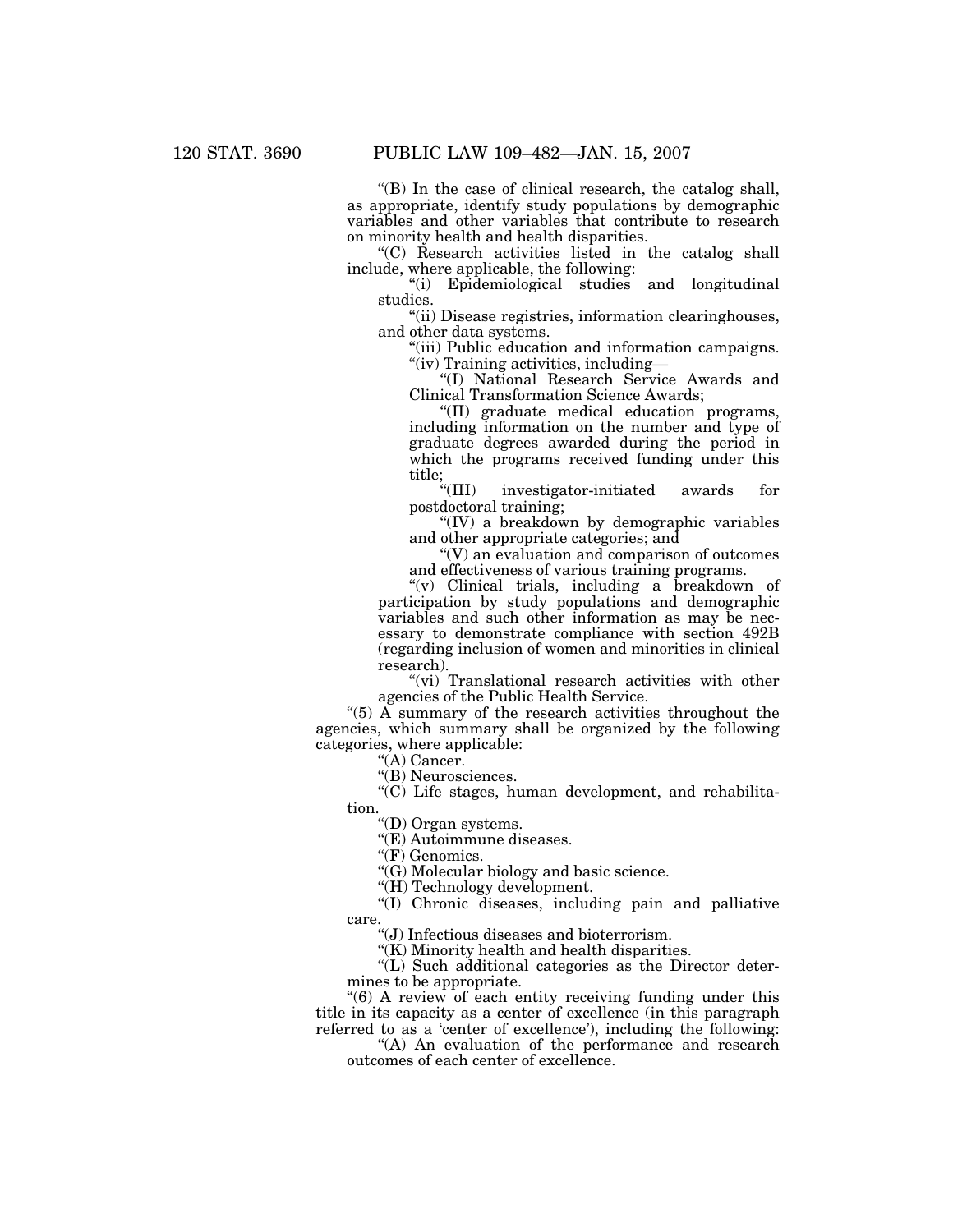''(B) Recommendations for promoting coordination of information among the centers of excellence.

''(C) Recommendations for improving the effectiveness, efficiency, and outcomes of the centers of excellence.

"(D) If no additional centers of excellence have been funded under this title since the previous report under this section, an explanation of the reasons for not funding any additional centers.

''(b) REQUIREMENT REGARDING DISEASE-SPECIFIC RESEARCH ACTIVITIES.—In a report under subsection (a), the Director of NIH, when reporting on research activities relating to a specific disease, disorder, or other adverse health condition, shall—

 $''(1)$  present information in a standardized format;

" $(2)$  identify the actual dollar amounts obligated for such activities; and

 $(3)$  include a plan for research on the specific disease, disorder, or other adverse health condition, including a statement of objectives regarding the research, the means for achieving the objectives, a date by which the objectives are expected to be achieved, and justifications for revisions to the plan.

 $\rm^{\alpha}(c)$  ADDITIONAL REPORTS.—In addition to reports required by subsections (a) and (b), the Director of NIH or the head of a national research institute or national center may submit to the Congress such additional reports as the Director or the head of such institute or center determines to be appropriate.

#### **''SEC. 403A. ANNUAL REPORTING TO INCREASE INTERAGENCY** 42 USC 283a. **COLLABORATION AND COORDINATION.**

''(a) COLLABORATION WITH OTHER HHS AGENCIES.—On an annual basis, the Director of NIH shall submit to the Secretary a report on the activities of the National Institutes of Health involving collaboration with other agencies of the Department of Health and Human Services.

''(b) CLINICAL TRIALS.—Each calendar year, the Director of NIH shall submit to the Commissioner of Food and Drugs a report that identifies each clinical trial that is registered during such calendar year in the databank of information established under section  $40\overline{2}$ (i).

''(c) HUMAN TISSUE SAMPLES.—On an annual basis, the Director of NIH shall submit to the Congress a report that describes how the National Institutes of Health and its agencies store and track human tissue samples.

''(d) FIRST REPORT.—The first report under subsections (a), (b), and (c) shall be submitted not later than 1 year after the date of the enactment of the National Institutes of Health Reform Act of 2006.

#### **''SEC. 403B. ANNUAL REPORTING TO PREVENT FRAUD AND ABUSE.** 42 USC 283a–1.

''(a) WHISTLEBLOWER COMPLAINTS.—

''(1) IN GENERAL.—On an annual basis, the Director of NIH shall submit to the Inspector General of the Department of Health and Human Services, the Secretary, the Committee on Energy and Commerce and the Committee on Appropriations of the House of Representatives, and the Committee on Health, Education, Labor, and Pensions and the Committee on Appropriations of the Senate a report summarizing the activities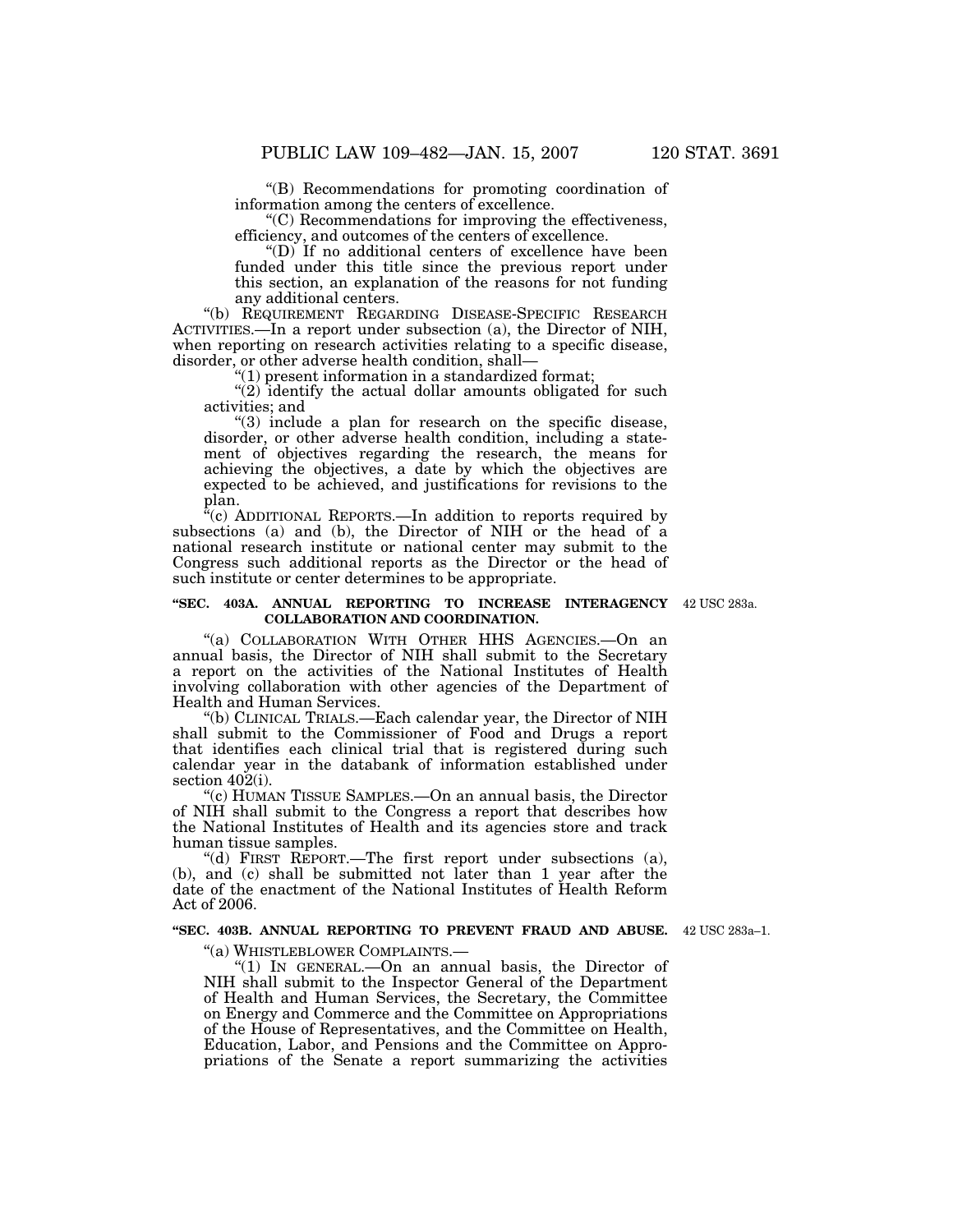of the National Institutes of Health relating to whistleblower complaints.

''(2) CONTENTS.—For each whistleblower complaint pending during the year for which a report is submitted under this subsection, the report shall identify the following:

''(A) Each agency of the National Institutes of Health involved.

''(B) The status of the complaint.

 $\mathcal{C}(C)$  The resolution of the complaint to date.

''(b) EXPERTS AND CONSULTANTS.—On an annual basis, the Director of NIH shall submit to the Inspector General of the Department of Health and Human Services, the Secretary, the Committee on Energy and Commerce and the Committee on Appropriations of the House of Representatives, and the Committee on Health, Education, Labor, and Pensions and the Committee on Appropriations of the Senate a report that—

 $*(1)$  identifies the number of experts and consultants, including any special consultants, whose services are obtained by the National Institutes of Health or its agencies;

"(2) specifies whether such services were obtained under section  $207(f)$ , section  $402(d)$ , or other authority;

 $''(3)$  describes the qualifications of such experts and consultants;

"(4) describes the need for hiring such experts and consultants; and

''(5) if such experts and consultants make financial disclosures to the National Institutes of Health or any of its agencies, specifies the income, gifts, assets, and liabilities so disclosed.

"(c) FIRST REPORT.—The first report under subsections (a) and (b) shall be submitted not later than 1 year after the date of the enactment of the National Institutes of Health Reform Act of 2006.

42 USC 283a–2.

# **''SEC. 403C. ANNUAL REPORTING REGARDING TRAINING OF GRADUATE STUDENTS FOR DOCTORAL DEGREES.**

''(a) IN GENERAL.—Each institution receiving an award under this title for the training of graduate students for doctoral degrees shall annually report to the Director of NIH, with respect to each degree-granting program at such institution—

 $''(1)$  the percentage of students admitted for study who successfully attain a doctoral degree; and

"(2) for students described in paragraph  $(1)$ , the average time between the beginning of graduate study and the receipt of a doctoral degree.

''(3) PROVISION OF INFORMATION TO APPLICANTS.—Each institution described in subsection (a) shall provide to each student submitting an application for a program of graduate study at such institution the information described in paragraphs (1) and (2) of such subsection with respect to the program or programs to which such student has applied.''.

(b) STRIKING OF OTHER REPORTING REQUIREMENTS FOR NIH.— (1) PUBLIC HEALTH SERVICE ACT; TITLE IV.—Title IV of the Public Health Service Act, as amended by section 103(b) of this Act, is amended—

 $(A)$  in section  $404E(b)$ —

(i) by amending paragraph (3) to read as follows:

42 USC 283g.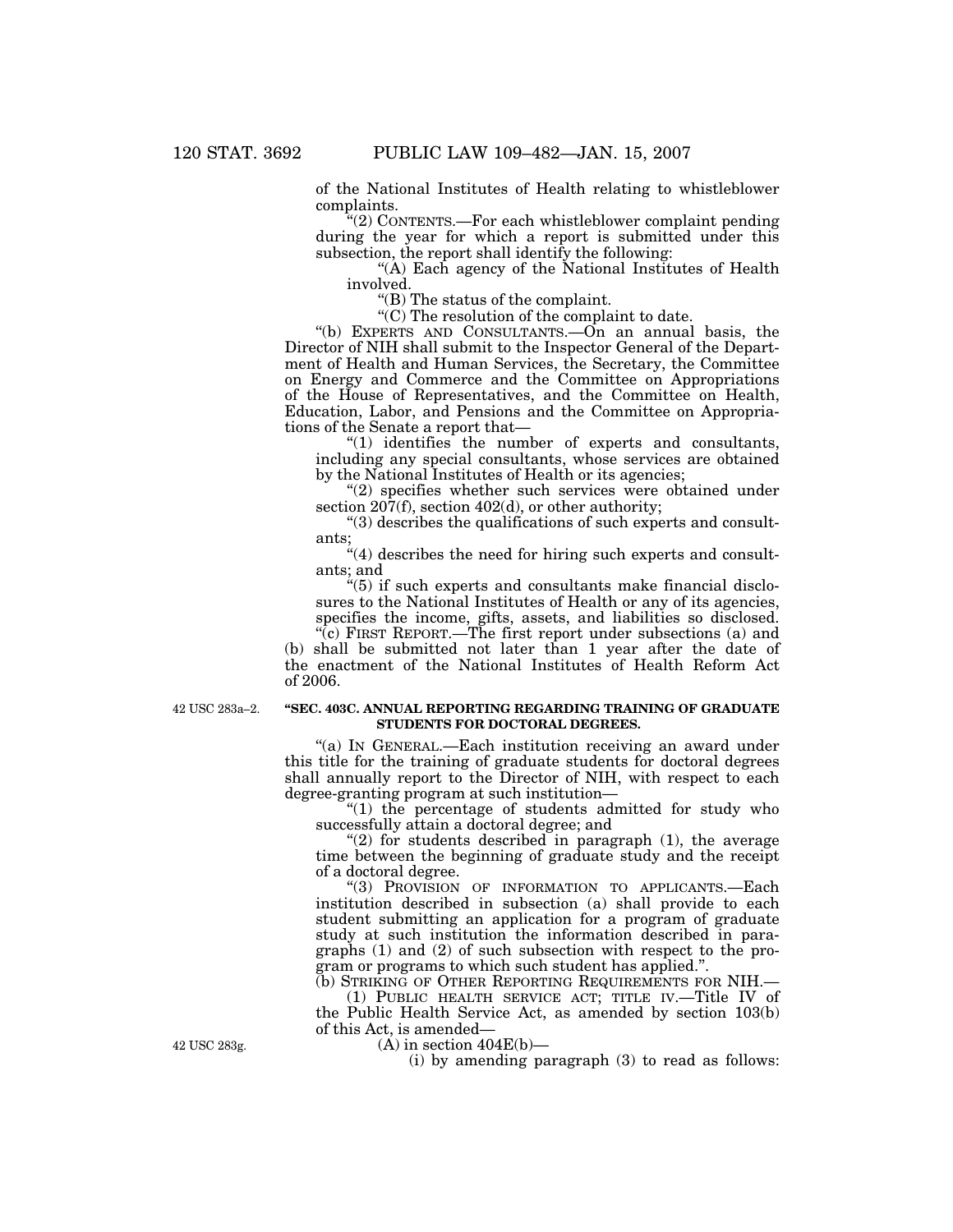''(3) COORDINATION OF CENTERS.—The Director of NIH shall, as appropriate, provide for the coordination of information among centers under paragraph (1) and ensure regular communication between such centers.''; and

(ii) by striking subsection (f) and redesignating subsection  $(g)$  as subsection  $(f)$ ;

(B) in section  $404F(b)(1)$ , by striking subparagraphs (F) and (G); 42 USC 283h.

(C) by striking section 407;

(D) in section 409C(b), by striking paragraph (4) and redesignating paragraphs  $(5)$  and  $(6)$  as paragraphs  $(4)$ and (5), respectively; 42 USC 284g.

(E) in section 409E, by striking subsection (d);

(F) in section 417C, by striking subsection (f);

 $(G)$  in section  $424B(a)$ 

(i) in paragraph  $(1)$ , by adding "and" after the semicolon at the end;

(ii) in paragraph (2), by striking "; and" and inserting a period; and

(iii) by striking paragraph (3);

(H) in section 429, by striking subsections (c) and (d); 42 USC 285c–3. (I) in section 442, by striking subsection (j) and redesignating subsection (k) as subsection (j);

 $(\tilde{J})$  in section 464D, by striking subsection (j);

 $(K)$  in section 464E, by striking subsection  $(e)$ ;

(L) in section 464T, by striking subsection (e);

(M) in section 481A, by striking subsection (h);

(N) in section 485E, by striking subsection (k);

(O) in section 485H—

(i) by striking "(a)" and all that follows through ''The Secretary,'' and inserting ''The Secretary,''; and

(ii) by striking subsection (b); and

(P) in section 494—

(i) by striking ''(a) If the Secretary'' and inserting "If the Secretary"; and

(ii) by striking subsection (b).

(2) PUBLIC HEALTH SERVICE ACT; OTHER PROVISIONS.—The Public Health Service Act (42 U.S.C. 201 et seq.) is amended—

(A) in section 399E, by striking subsection (e);

(B) in section 1122—

(i) by striking ''(a) From the sums'' and inserting ''From the sums''; and

(ii) by striking subsections (b) and (c);

(C) by striking section 2301;

(D) in section 2354, by striking subsection (b) and redesignating subsection (c) as subsection (b);

(E) in section 2356, by striking subsection (e) and redesignating subsections (f) and (g) as subsections (e) and (f), respectively; and

 $(F)$  in section 2359(b)—

(i) by striking paragraph (2);

(ii) by striking '' (b) EVALUATION AND REPORT'' and all that follows through ''Not later than 5 years'' and inserting '' (b) EVALUATION.—Not later than 5 years'';

(iii) by redesignating subparagraphs (A) through (C) as paragraphs (1) through (3), respectively; and

42 USC 289c.

42 USC 300c–12. 42 USC 280e–3.

42 USC 42 USC 300cc.

300cc–41.

42 USC 300cc–43.

42 USC 300cc–45.

Deadline.

42 USC 285a–9. 42 USC 284i.

42 USC 284b.

42 USC 285b–7b.

42 USC 285m–4. 42 USC 285d–7.

42 USC 285p–2. 42 USC 285m–5.

42 USC 287c–31. 42 USC 287a–2.

42 USC 287c–34.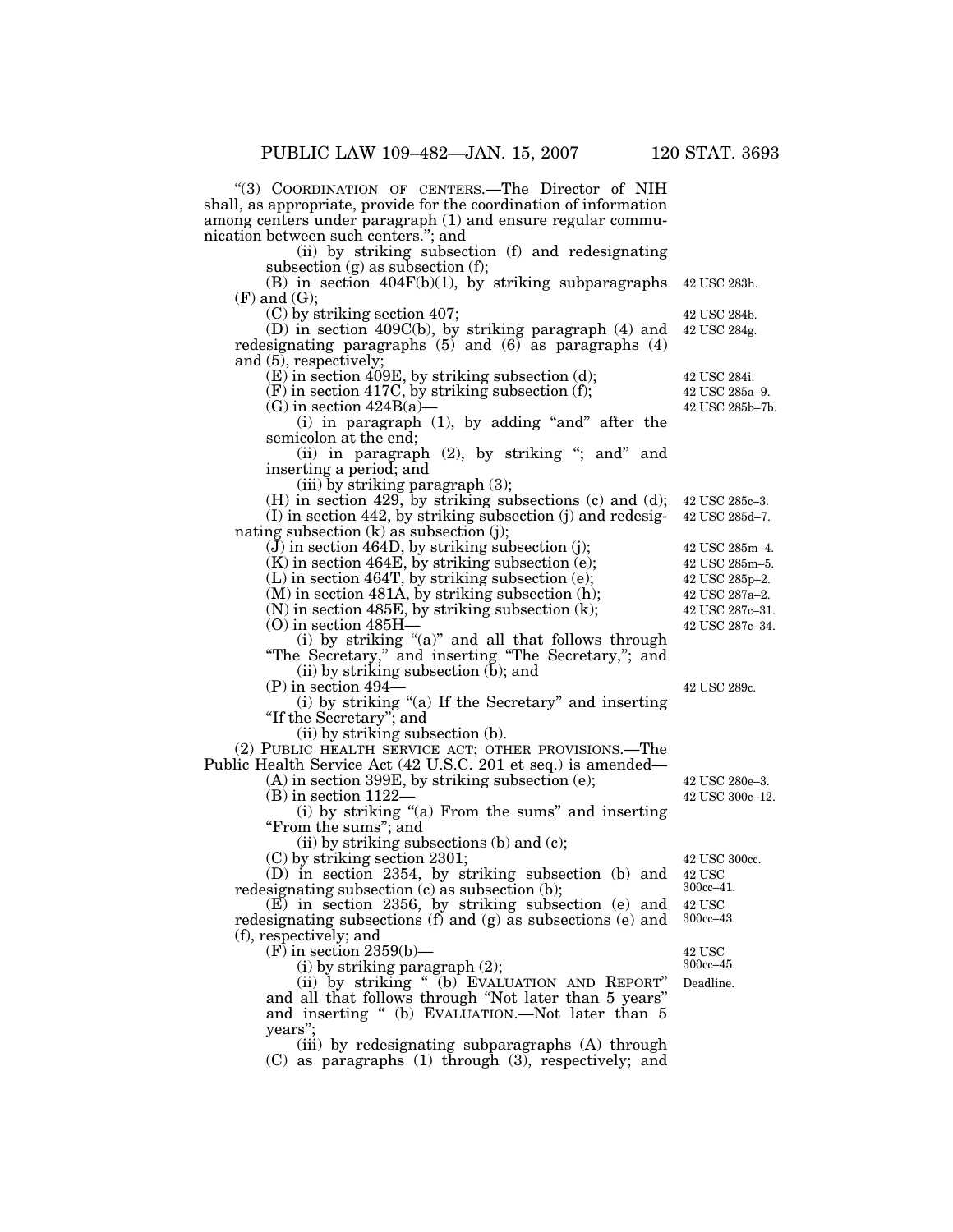(iv) by moving each of paragraphs (1) through (3) (as so redesignated) 2 ems to the left.

(3) OTHER ACTS.—Provisions of Federal law are amended as follows:

42 USC 241 note.

(A) Section 7 of Public Law 97–414 is amended— (i) in subsection (a)—

 $(I)$  in paragraph  $(2)$ , by inserting "and" at the end;

(II) in paragraph  $(3)$ , by striking "; and" and inserting a period; and

(III) by striking paragraph (4); and

(ii) in subsection  $(b)$ , by striking the last sentence of paragraph (3).

 $(B)$  Title III of Public Law 101–557 (42 U.S.C. 242q) et seq.) is amended by striking section 304 and redesignating section 305 and 306 as sections 304 and 305, respectively.

(C) Section 4923 of Public Law 105–33 is amended by striking subsection (b).

(D) Public Law 106–310 is amended by striking section 105.

(E) Section 1004 of Public Law 106–310 is amended by striking subsection (d).

(F) Section 3633 of Public Law 106–310 (as amended by section 2502 of Public Law 107–273) is repealed.

(G) Public Law 106–525 is amended by striking section 105.

(H) Public Law 107–84 is amended by striking section 6.

(I) Public Law 108–427 is amended by striking section 3 and redesignating sections 4 and 5 as sections 3 and 4, respectively.

42 USC 284n.

# **SEC. 105. CERTAIN DEMONSTRATION PROJECTS.**

(a) BRIDGING THE SCIENCES.— (1) IN GENERAL.—From amounts to be appropriated under section 402A(b) of the Public Health Service Act, the Secretary of Health and Human Services, acting through the Director of NIH, (in this subsection referred to as the ''Secretary'') in consultation with the Director of the National Science Foundation, the Secretary of Energy, and other agency heads when necessary, may allocate funds for the national research institutes and national centers to make grants for the purpose of improving the public health through demonstration projects for biomedical research at the interface between the biological, behavioral, and social sciences and the physical, chemical, mathematical, and computational sciences.

(2) GOALS, PRIORITIES, AND METHODS; INTERAGENCY COLLABORATION.—The Secretary shall establish goals, priorities, and methods of evaluation for research under paragraph (1), and shall provide for interagency collaboration with respect to such research. In developing such goals, priorities, and methods, the Secretary shall ensure that—

(A) the research reflects the vision of innovation and higher risk with long-term payoffs; and

(B) the research includes a wide spectrum of projects, funded at various levels, with varying timeframes.

114 Stat. 1236. 42 USC 285g note. 42 USC 247b–4e. 42 USC 254c–2 note. 42 USC 242q–4, 242q–5. 42 USC 242q–3.

118 Stat. 2430, 2431. 42 USC 247b–18 note. 42 USC 287c–31 note.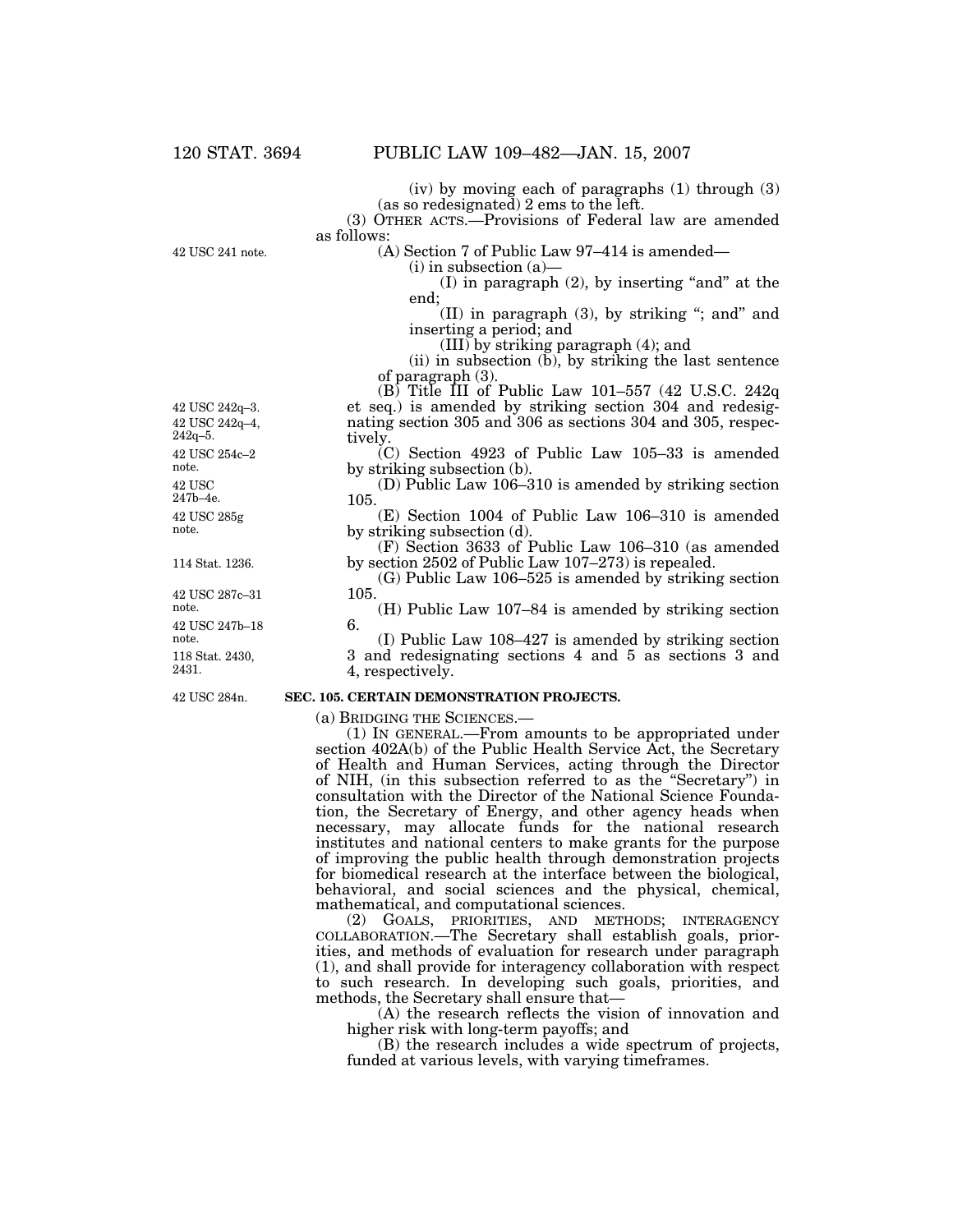(3) PEER REVIEW.—A grant may be made under paragraph (1) only if the application for the grant has undergone technical and scientific peer review under section 492 of the Public Health Service Act (42 U.S.C. 289a) and has been reviewed by the advisory council under section 402(k) of such Act (as added by section 102(c) of this Act) or has been reviewed by an advisory council composed of representatives from appropriate scientific disciplines who can fully evaluate the applicant. (b) HIGH-RISK, HIGH-REWARD RESEARCH.—

(1) IN GENERAL.—From amounts to be appropriated under section 402A(b) of the Public Health Service Act, the Secretary, acting through the Director of NIH, may allocate funds for the national research institutes and national centers to make awards of grants or contracts or to engage in other transactions for demonstration projects for high-impact, cutting-edge research that fosters scientific creativity and increases fundamental biological understanding leading to the prevention, diagnosis, and treatment of diseases and disorders. The head of a national research institute or national center may conduct or support such high-impact, cutting-edge research (with funds allocated under the preceding sentence or otherwise available for such purpose) if the institute or center gives notice to the Director of NIH beforehand and submits a report to the Director of NIH on an annual basis on the activities of the institute or center relating to such research.

(2) SPECIAL CONSIDERATION.—In carrying out the program under paragraph (1), the Director of NIH shall give special consideration to coordinating activities with national research institutes whose budgets are substantial relative to a majority of the other institutes.

(3) ADMINISTRATION OF PROGRAM.—Activities relating to research described in paragraph (1) shall be designed by the Director of NIH or the head of a national research institute or national center, as applicable, to enable such research to be carried out with maximum flexibility and speed.

(4) PUBLIC-PRIVATE PARTNERSHIPS.—In providing for research described in paragraph (1), the Director of NIH or the head of a national research institute or national center, as applicable, shall seek to facilitate partnerships between public and private entities and shall coordinate when appropriate with the Foundation for the National Institutes of Health.

(5) PEER REVIEW.—A grant for research described in paragraph (1) may be made only if the application for the grant has undergone technical and scientific peer review under section 492 of the Public Health Service Act (42 U.S.C. 289a) and has been reviewed by the advisory council under section 402(k) of such Act (as added by section 102(c) of this Act).

(c) REPORT TO CONGRESS.—Not later than the end of fiscal year 2009, the Secretary, acting through the Director of NIH, shall conduct an evaluation of the activities under this section and submit a report to the Congress on the results of such evaluation.

(d) DEFINITIONS.—For purposes of this section, the terms ''Director of NIH'', ''national research institute'', and ''national center'' have the meanings given such terms in section 401 of the Public Health Service Act.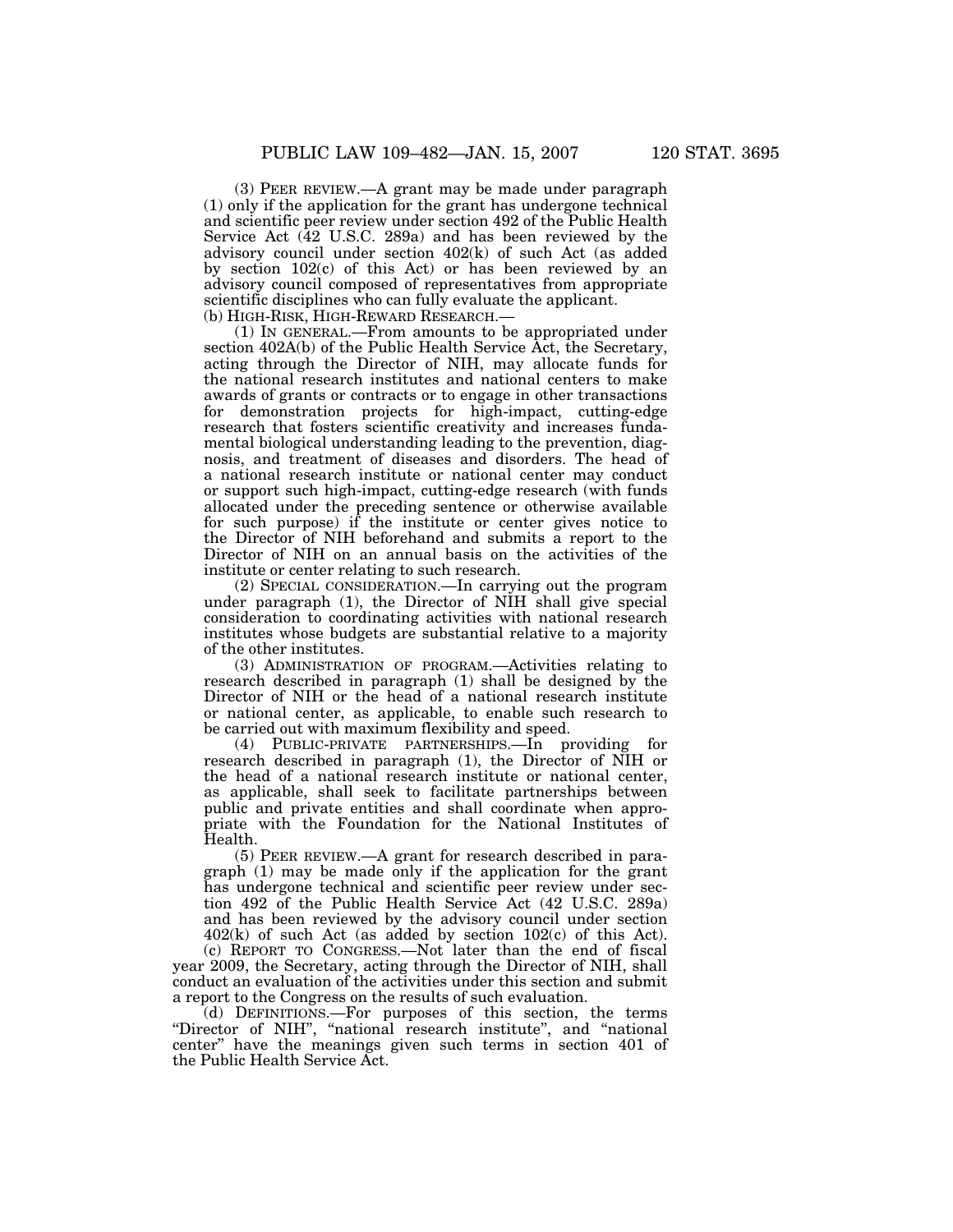#### 42 USC 284 note. SEC. 106. ENHANCING THE CLINICAL AND TRANSLATIONAL SCIENCE **AWARD.**

(a) IN GENERAL.—In administering the Clinical and Translational Science Award, the Director of NIH shall establish a mechanism to preserve independent funding and infrastructure for pediatric clinical research centers by—

 $(1)$  allowing the appointment of a secondary principal investigator under a single Clinical and Translational Science Award, such that a pediatric principal investigator may be appointed with direct authority over a separate budget and infrastructure for pediatric clinical research; or

(2) otherwise securing institutional independence of pediatric clinical research centers with respect to finances, infrastructure, resources, and research agenda.

(b) REPORT.—As part of the biennial report under section 403 of the Public Health Service Act, the Director of NIH shall provide an evaluation and comparison of outcomes and effectiveness of training programs under subsection (a).

(c) DEFINITION.—For purposes of this section, the term ''Director of NIH'' has the meaning given such term in section 401 of the Public Health Service Act.

# **SEC. 107. FOUNDATION FOR THE NATIONAL INSTITUTES OF HEALTH.**

Section 499 of the Public Health Service Act (42 U.S.C. 290b) is amended—

 $(1)$  in subsection  $(d)$ —

 $(A)$  in paragraph  $(1)$ —

 $(i)$  by amending subparagraph  $(D)(ii)$  to read as follows:

''(ii) Upon the appointment of the appointed members of the Board under clause (i)(II), the terms of service as members of the Board of the ex officio members of the Board described in clauses (i) and (ii) of subparagraph (B) shall terminate. The ex officio members of the Board described in clauses (iii) and (iv) of subparagraph (B) shall continue to serve as ex officio members of the Board.''; and

(ii) in subparagraph (G), by inserting ''appointed'' after ''that the number of'';

(B) by amending paragraph (3)(B) to read as follows: ''(B) Any vacancy in the membership of the appointed members of the Board shall be filled in accordance with the bylaws of the Foundation established in accordance with paragraph (6), and shall not affect the power of the remaining appointed members to execute the duties of the Board.''; and

(C) in paragraph (5), by inserting ''appointed'' after "majority of the";

 $(2)$  in subsection  $(i)$ 

(A) in paragraph (2), by striking  $\text{``}(d)(2)(B)(i)(II)^{v}$  and inserting " $(d)(6)$ ";

(B) in paragraph (4)—

 $(i)$  in subparagraph  $(A)$ , by inserting ", including an accounting of the use of amounts transferred under subsection (1)" before the period at the end; and

(ii) by striking subparagraph (C) and inserting the following:

**Termination**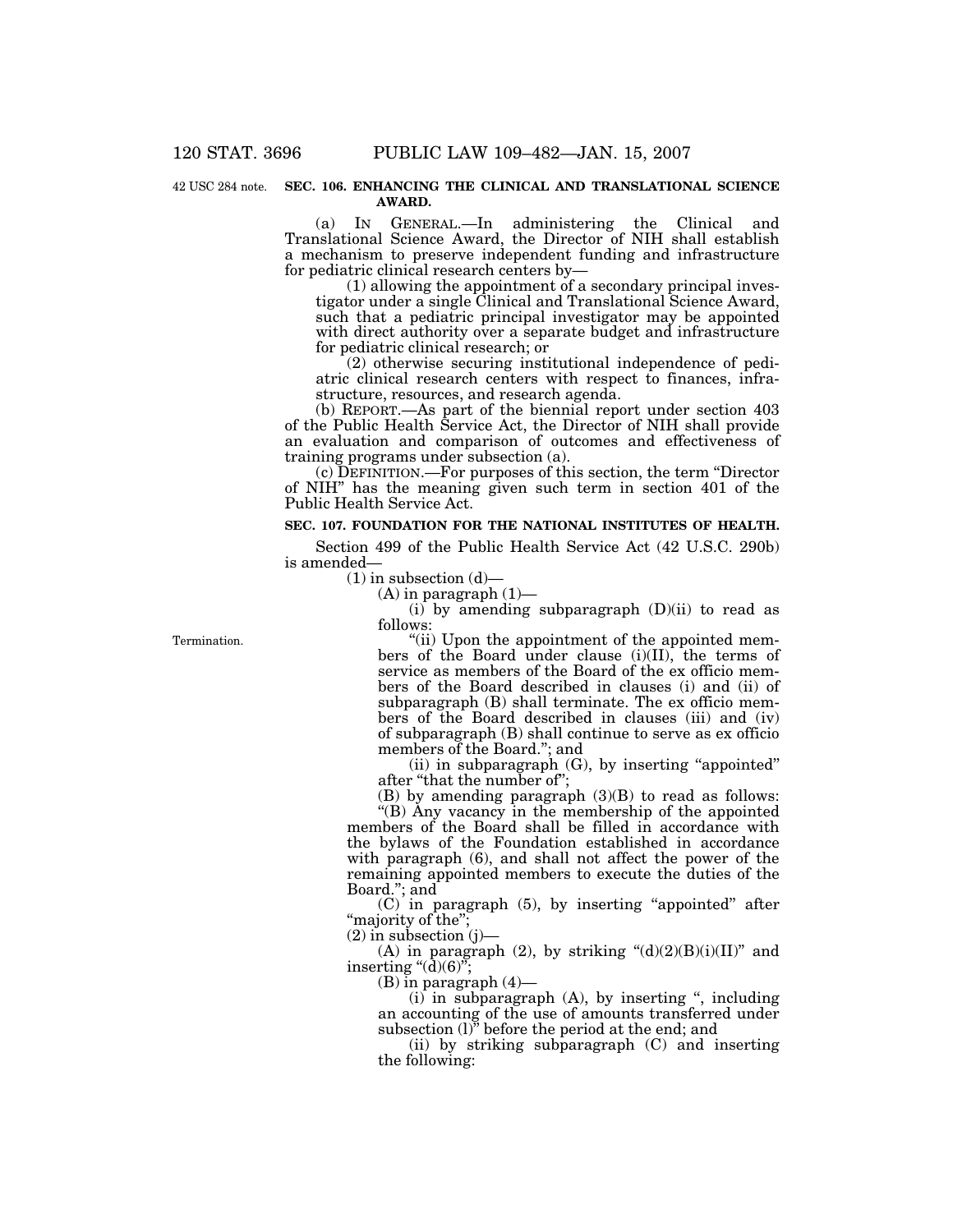''(C) The Foundation shall make copies of each report submitted under subparagraph (A) available—

"(i) for public inspection, and shall upon request provide a copy of the report to any individual for a charge that shall not exceed the cost of providing the copy; and

"(ii) to the appropriate committees of Congress."; and

(C) in paragraph (10), by striking ''of Health.'' and inserting ''of Health and the National Institutes of Health may accept transfers of funds from the Foundation.''; and (3) by striking subsection (l) and inserting the following:

''(l) FUNDING.—From amounts appropriated to the National Institutes of Health, for each fiscal year, the Director of NIH shall transfer not less than \$500,000 and not more than \$1,250,000 to the Foundation.''.

## **SEC. 108. MISCELLANEOUS AMENDMENTS.**

(a) CERTAIN AUTHORITIES OF THE SECRETARY.—

(1) IN GENERAL.—Section 401 of the Public Health Service Act, as added and amended by section 101, is amended in subsection (d) by inserting after paragraph  $(1)$  a subsection that is identical to section  $401(c)$  of such Act as in effect on the day before the date of the enactment of this Act. The subsection so inserted is amended—

 $(A)$  by striking " $(c)(1)$  The Secretary may" and inserting the following:

"(2) REORGANIZATION OF INSTITUTES.-

''(A) IN GENERAL.—The Secretary may'';

(B) by striking "(A) the Secretary determines" and inserting the following:

''(i) the Secretary determines'';

 $(C)$  by striking " $(B)$  the additional" and inserting the following:

''(ii) the additional''; and

(D) by striking "(2) The Secretary may" and inserting the following:

''(B) ADDITIONAL AUTHORITY.—The Secretary may''.

(2) CONFORMING AMENDMENTS.—Section  $401(d)(2)$  of the Public Health Service Act, as designated by paragraph (1) of this subsection, is amended—

 $(A)$  in subparagraph  $(A)(ii)$ , by striking "subparagraph (A)" and inserting "clause (i)"; and

(B) by striking ''Labor and Human Resources'' each place such term appears and inserting ''Health, Education, Labor, and Pensions''.

(b) CERTAIN RESEARCH CENTERS.—Section 414 of the Public Health Service Act (42 U.S.C. 285a–3) is amended by adding at the end the following subsection:

''(d) Research centers under this section may not be considered centers of excellence for purposes of section 402(b)(10).''.

# **SEC. 109. APPLICABILITY.**

This title and the amendments made by this title apply only with respect to amounts appropriated for fiscal year 2007 or subsequent fiscal years.

42 USC 281 note.

Public information.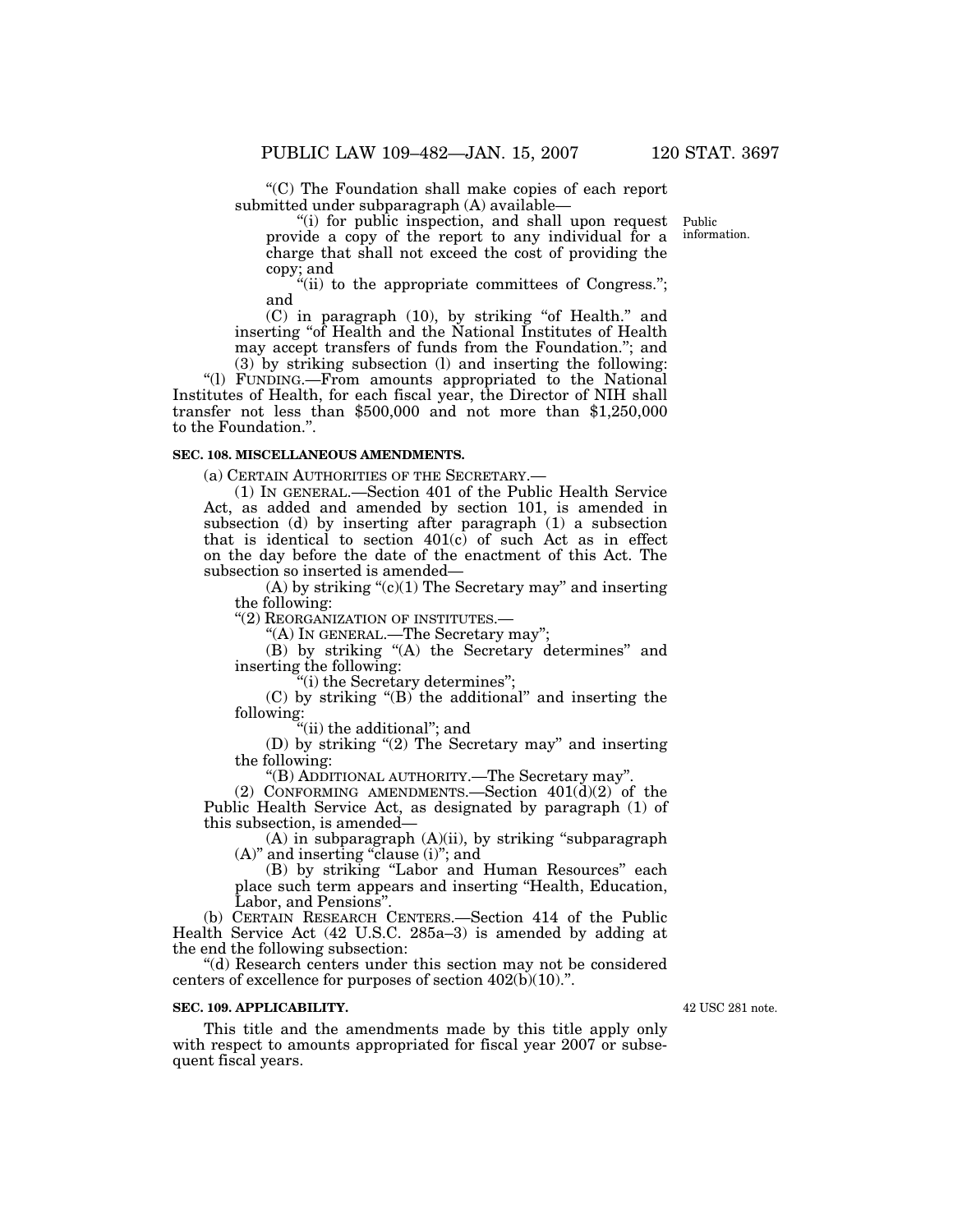# **TITLE II—MISCELLANEOUS PROVISIONS**

### **SEC. 201. REDISTRIBUTION OF CERTAIN UNUSED SCHIP ALLOTMENTS FOR FISCAL YEARS 2004 AND 2005 TO REDUCE FUNDING SHORTFALLS FOR FISCAL YEAR 2007.**

(a) REDISTRIBUTION OF CERTAIN UNUSED SCHIP ALLOT- MENTS.—Section 2104 of the Social Security Act (42 U.S.C. 1397dd) is amended by adding at the end the following new subsection: "(h) SPECIAL RULES TO ADDRESS FISCAL YEAR 2007 SHORT-

"(h) SPECIAL RULES TO ADDRESS FISCAL YEAR 2007 SHORT-<br>FALLS.—<br>"(1) REDISTRIBUTION OF UNUSED FISCAL YEAR 2004 ALLOT-<br>MENTS.—

''(A) IN GENERAL.—Notwithstanding subsection (f) and subject to subparagraphs  $(C)$  and  $(\overrightarrow{D})$ , with respect to months beginning during fiscal year 2007, the Secretary shall provide for a redistribution under such subsection from the allotments for fiscal year 2004 under subsection (b) that are not expended by the end of fiscal year 2006, to a shortfall State described in subparagraph (B), such amount as the Secretary determines will eliminate the estimated shortfall described in such subparagraph for such State for the month.

''(B) SHORTFALL STATE DESCRIBED.—For purposes of this paragraph, a shortfall State described in this subparagraph is a State with a State child health plan approved under this title for which the Secretary estimates, subject to paragraph (4)(B) and on a monthly basis using the most recent data available to the Secretary as of such month, that the projected expenditures under such plan for such State for fiscal year 2007 will exceed the sum of—

"(i) the amount of the State's allotments for each of fiscal years 2005 and 2006 that was not expended by the end of fiscal year 2006; and

"(ii) the amount of the State's allotment for fiscal year 2007.

 $K$ <sup>c</sup>(C) FUNDS REDISTRIBUTED IN THE ORDER IN WHICH STATES REALIZE FUNDING SHORTFALLS.—The Secretary shall redistribute the amounts available for redistribution under subparagraph (A) to shortfall States described in subparagraph (B) in the order in which such States realize monthly funding shortfalls under this title for fiscal year 2007. The Secretary shall only make redistributions under this paragraph to the extent that there are unexpended fiscal year 2004 allotments under subsection (b) available for such redistributions.

''(D) PRORATION RULE.—If the amounts available for redistribution under subparagraph (A) for a month are less than the total amounts of the estimated shortfalls determined for the month under that subparagraph, the amount computed under such subparagraph for each shortfall State shall be reduced proportionally.

"(2) FUNDING REMAINDER OF REDUCTION OF SHORTFALL FOR FISCAL YEAR 2007 THROUGH REDISTRIBUTION OF CERTAIN UNUSED FISCAL YEAR 2005 ALLOTMENTS.—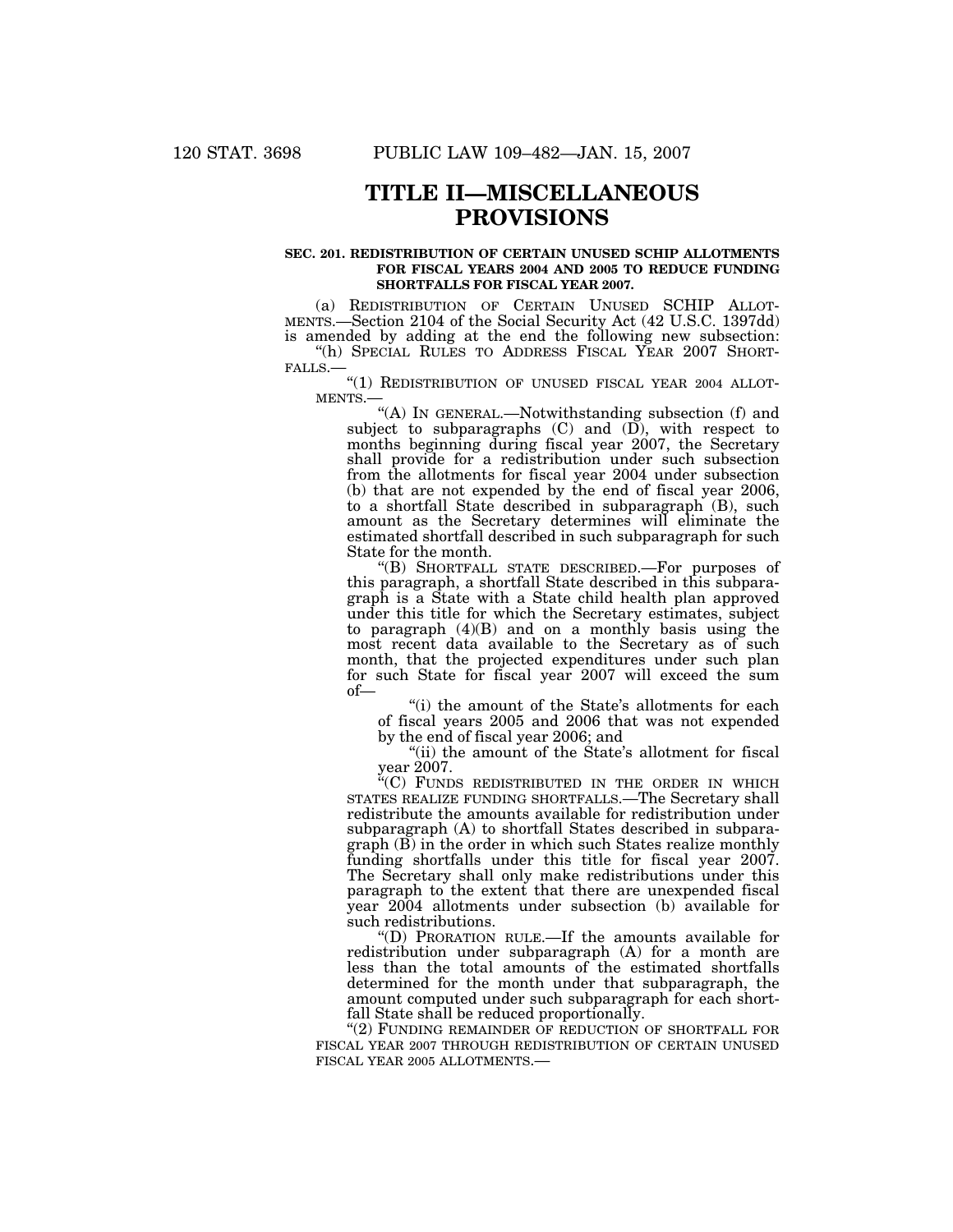"(A) IN GENERAL.—Subject to subparagraphs (C) and Effective date.  $(D)$  and paragraph  $(5)(B)$ , with respect to months beginning during fiscal year 2007 after March 31, 2007, the Secretary shall provide for a redistribution under subsection (f) from amounts made available for redistribution under paragraph  $(3)$  to each shortfall State described in subparagraph  $(\bar{B})$ , such amount as the Secretary determines will eliminate the estimated shortfall described in such subparagraph for such State for the month.

''(B) SHORTFALL STATE DESCRIBED.—For purposes of this paragraph, a shortfall State described in this subparagraph is a State with a State child health plan approved under this title for which the Secretary estimates, subject to paragraph (4)(B) and on a monthly basis using the most recent data available to the Secretary as of March 31, 2007, that the projected expenditures under such plan for such State for fiscal year 2007 will exceed the sum of—

''(i) the amount of the State's allotments for each of fiscal years 2005 and 2006 that was not expended by the end of fiscal year 2006;

"(ii) the amount, if any, that is to be redistributed to the State in accordance with paragraph (1); and

"(iii) the amount of the State's allotment for fiscal year 2007.

''(C) FUNDS REDISTRIBUTED IN THE ORDER IN WHICH STATES REALIZE FUNDING SHORTFALLS.—The Secretary shall redistribute the amounts available for redistribution under subparagraph (A) to shortfall States described in subparagraph (B) in the order in which such States realize monthly funding shortfalls under this title for fiscal year 2007. The Secretary shall only make redistributions under this paragraph to the extent that such amounts are available for such redistributions.

''(D) PRORATION RULE.—If the amounts available for redistribution under paragraph (3) for a month are less than the total amounts of the estimated shortfalls determined for the month under subparagraph (A), the amount computed under such subparagraph for each shortfall State shall be reduced proportionally.

"(3) TREATMENT OF CERTAIN STATES WITH FISCAL YEAR 2005 ALLOTMENTS UNEXPENDED AT THE END OF THE FIRST HALF OF FISCAL YEAR 2007.—

''(A) IDENTIFICATION OF STATES.—The Secretary, on the basis of the most recent data available to the Secretary as of March 31, 2007—

''(i) shall identify those States that received an allotment for fiscal year 2005 under subsection (b) which have not expended all of such allotment by March 31, 2007; and

''(ii) for each such State shall estimate—

''(I) the portion of such allotment that was not so expended by such date; and

''(II) whether the State is described in subparagraph (B).

''(B) STATES WITH FUNDS IN EXCESS OF 200 PERCENT OF NEED.—A State described in this subparagraph is a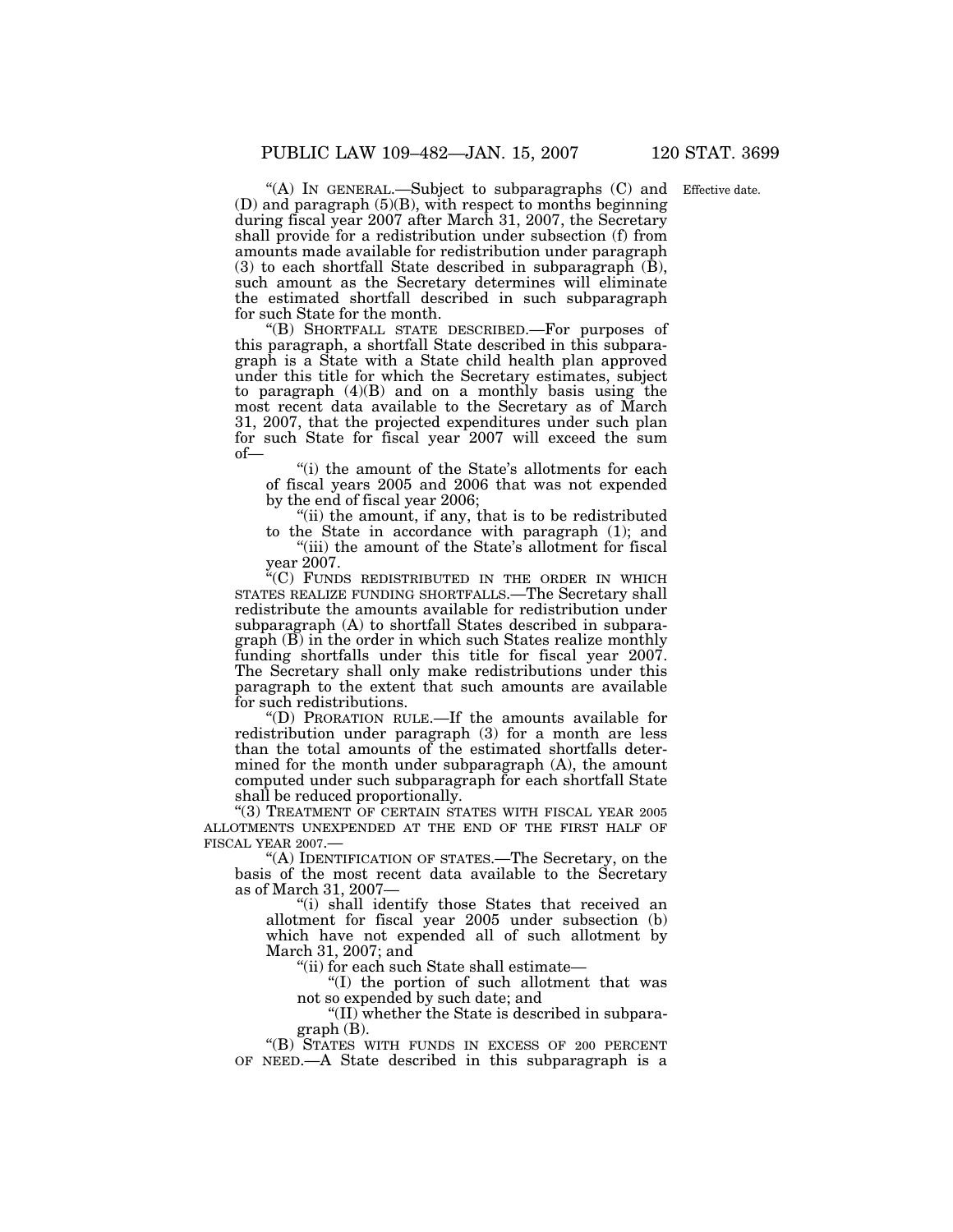State for which the Secretary determines, on the basis of the most recent data available to the Secretary as of March 31, 2007, that the total of all available allotments under this title to the State as of such date, is at least equal to 200 percent of the total projected expenditures under this title for the State for fiscal year 2007.

 $\degree$ (C) REDISTRIBUTION AND LIMITATION ON AVAILABILITY OF PORTION OF UNUSED ALLOTMENTS FOR CERTAIN STATES.—

"(i) IN GENERAL.—In the case of a State identified under subparagraph  $(A)(i)$  that is also described in subparagraph (B), notwithstanding subsection (e), the applicable amount described in clause (ii) shall not be available for expenditure by the State on or after April 1, 2007, and shall be redistributed in accordance with paragraph (2).

"(ii) APPLICABLE AMOUNT.—For purposes of clause (i), the applicable amount described in this clause is the lesser of—

''(I) 50 percent of the amount described in subparagraph  $(A)(ii)(I)$ ; or "(II) \$20,000,000.

''(4) SPECIAL RULES.—

''(A) EXPENDITURES LIMITED TO COVERAGE FOR POPU-LATIONS ELIGIBLE ON OCTOBER 1, 2006.—A State shall use amounts redistributed under this subsection only for expenditures for providing child health assistance or other health benefits coverage for populations eligible for such assistance or benefits under the State child health plan (including under a waiver of such plan) on October 1, 2006.

''(B) REGULAR FMAP FOR EXPENDITURES FOR COVERAGE OF NONCHILD POPULATIONS.—To the extent a State uses amounts redistributed under this subsection for expenditures for providing child health assistance or other health benefits coverage to an individual who is not a child or a pregnant woman, the Federal medical assistance percentage (as defined in the first sentence of section 1905(b)) applicable to the State for the fiscal year shall apply to such expenditures for purposes of making payments to the State under subsection (a) of section 2105 from such amounts.

''(5) RETROSPECTIVE ADJUSTMENT.—

''(A) IN GENERAL.—The Secretary may adjust the estimates and determinations made under paragraphs (1), (2), and (3) as necessary on the basis of the amounts reported by States not later than November 30, 2007, on CMS Form 64 or CMS Form 21, as the case may be and as approved by the Secretary, but in no case may the applicable amount described in paragraph (3)(C)(ii) exceed the amount determined by the Secretary on the basis of the most recent data available to the Secretary as of March 31, 2007.

''(B) FUNDING OF ANY RETROSPECTIVE ADJUSTMENTS ONLY FROM UNEXPENDED 2005 ALLOTMENTS.—Notwithstanding subsections (e) and (f), to the extent the Secretary determines it necessary to adjust the estimates and determinations made for purposes of paragraphs (1), (2), and

Deadline.

Deadline.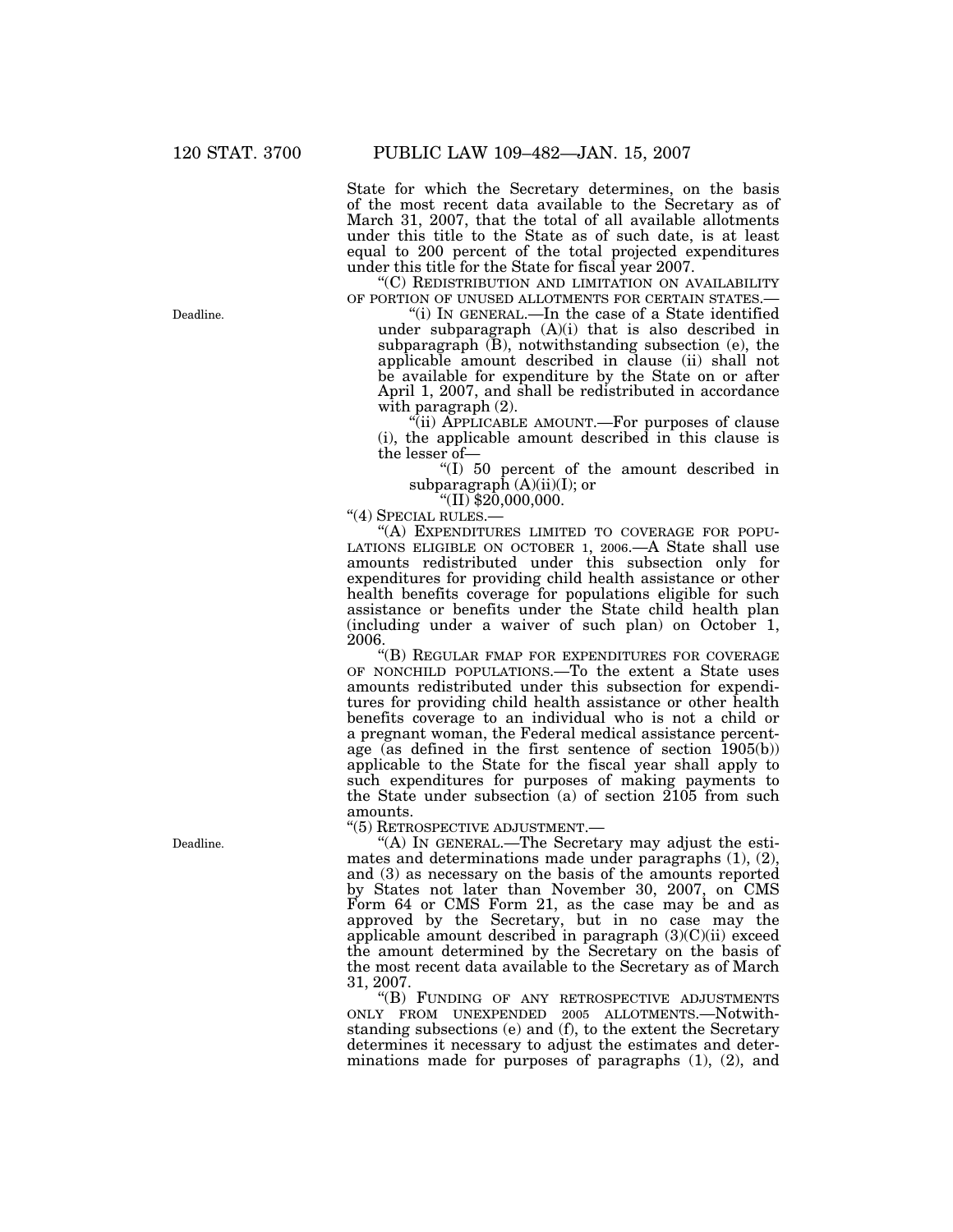(3), the Secretary may use only the allotments for fiscal year 2005 under subsection (b) that remain unexpended through the end of fiscal year 2007 for providing any additional amounts to States described in paragraph (2)(B) (without regard to whether such unexpended allotments are from States described in paragraph (3)(B)).

''(C) RULES OF CONSTRUCTION.—Nothing in this subsection shall be construed as—

''(i) authorizing the Secretary to use the allotments for fiscal year 2006 or 2007 under subsection (b) of States described in paragraph (3)(B) to provide additional amounts to States described in paragraph (2)(B) for purposes of eliminating the funding shortfall for such States for fiscal year 2007; or

''(ii) limiting the authority of the Secretary to redistribute the allotments for fiscal year 2005 under subsection (b) that remain unexpended through the end of fiscal year 2007 and are available for redistribution under subsection (f) after the application of subparagraph (B).

Deadline.

"(6) 1-YEAR AVAILABILITY; NO FURTHER REDISTRIBUTION.-Notwithstanding subsections (e) and (f), amounts redistributed to a State pursuant to this subsection for fiscal year 2007 shall only remain available for expenditure by the State through September 30, 2007, and any amounts of such redistributions that remain unexpended as of such date, shall not be subject to redistribution under subsection (f). Nothing in the preceding sentence shall be construed as limiting the ability of the Secretary to adjust the determinations made under paragraphs  $(1)$ ,  $(2)$ , and  $(3)$  in accordance with paragraph  $(5)$ .

" $(7)$  DEFINITION OF STATE.—For purposes of this subsection, the term 'State' means a State that receives an allotment for fiscal year 2007 under subsection (b).''.

(b) EXTENDING AUTHORITY FOR QUALIFYING STATES TO USE<br>CERTAIN FUNDS FOR MEDICAID EXPENDITURES.—Section FOR MEDICAID EXPENDITURES.-Section  $2105(g)(1)(A)$  of such Act (42 U.S.C. 1397ee(g)(1)(A)) is amended by striking "or 2005" and inserting "2005, 2006, or 2007".

(c) REPORT TO CONGRESS.—Not later than April 30, 2007, the Secretary of Health and Human Services shall submit a report to the Committee on Energy and Commerce of the House of Representatives and the Committee on Finance of the Senate regarding the amounts redistributed to States under section 2104 of the Social Security Act to reduce funding shortfalls for the State Children's Health Insurance Program (SCHIP) for fiscal year 2007. Such report shall include descriptions and analyses of—

(1) the extent to which such redistributed amounts have reduced or eliminated such shortfalls on the basis of reports by States submitted to the Secretary as of April 1, 2007; and

(2) the effect of the redistribution and limited availability of unexpended fiscal year 2005 allotments under such program on the States described in section 2104(h)(3)(B) of the Social